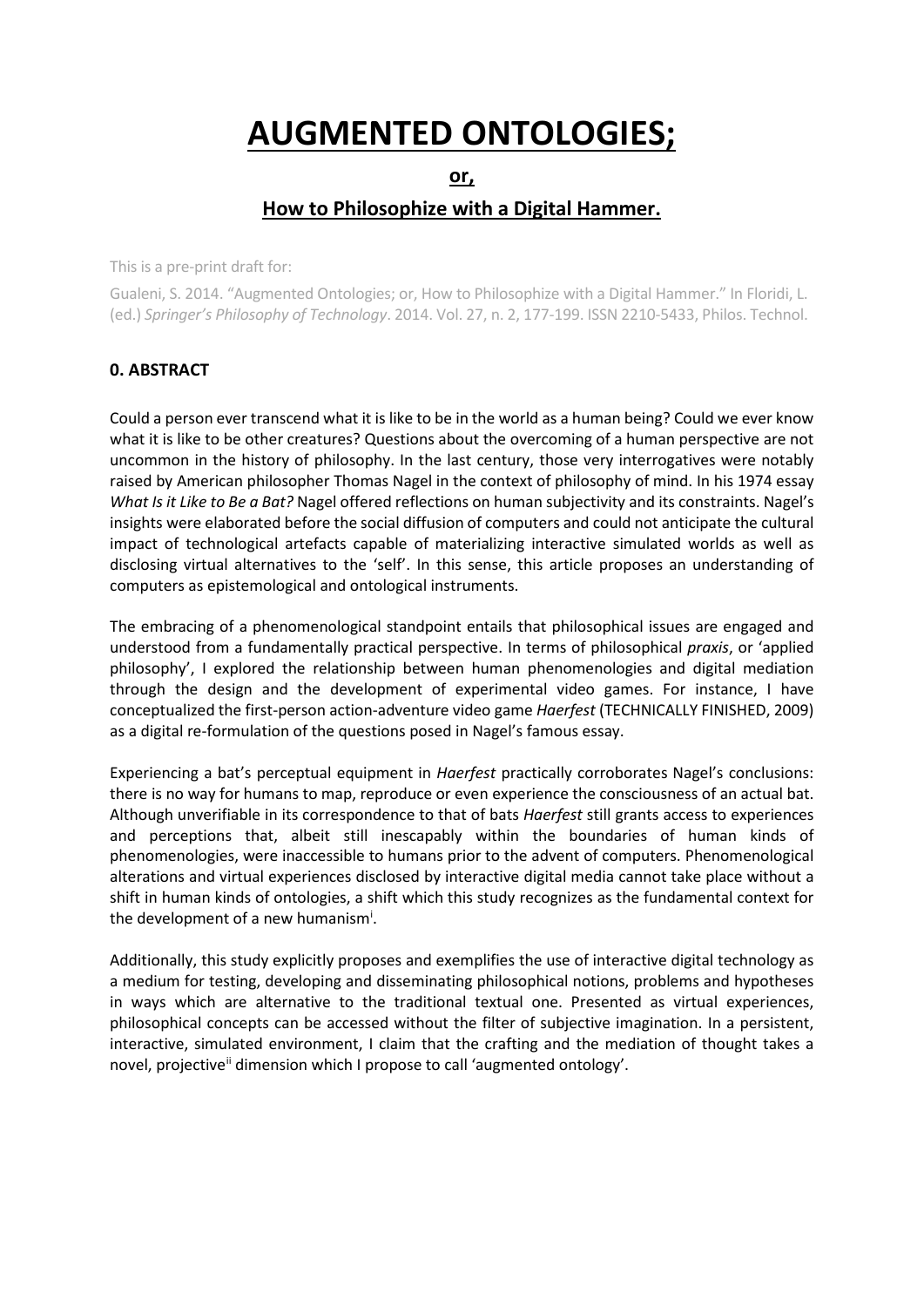## **1. INTRODUCTION**

One single word, *techné*, was used in ancient Greece to denote both 'craft' and 'art'. Since the coining of the word, technology and art have gradually developed into two separate cultural contexts. Dutch philosopher Jos De Mul noted that from the onset of Western culture and its social production, the creations of craftsmen and artists depended on the mastery of specific tools. However, De Mul continued, the contemporary artists are no less reliant on technological tools than their prehistoric predecessors and this is especially obvious in the case of the development of virtual worlds<sup>iii</sup> (De Mul, 2010, 139). The creative instruments afforded by digital media grant, in fact, a vast horizon of combinatorial possibilities for individual expression and, at the same time, are completely dependent on their technological platform. In this sense, computers can be recognized as capable of encompassing the current dichotomic understanding of the concepts of 'art' and 'technology'. It is not coincidental that, in concomitance with the rise and proliferation of interactive digital media in the early nineties, virtual worlds had often been acclaimed as the 'spaces' where technology and art can return to their original unity. Examples of this understanding of the cultural role of digital media can be found, for instance, in Pimentel and Teixeira's 1993 *Virtual Reality: through the new looking glass* and Michael Heim's book *The Metaphysics of Virtual Reality*, published in the same year.

In his 1938 essay *The Age of the World Picture*, Martin Heidegger proposed a critique to the modern understanding of the Greek concept of *techné*, which he accused of being superficial and unfaithful to its original meaning. In the same essay, Heidegger explained that, in ancient Greece, *techné* denoted an epistemological approach:

> "[t]echné, as knowledge experienced in the Greek manner, is a *bringing forth* of beings in that it *brings forth* present being as such out of concealedness and specifically into the unconcealedness of their appearance; *techné* never signified the action of making." (Heidegger, 1977, 59)

Even earlier, in his 1936 essay *The Origin of the Work of Art*, Heidegger presented the artwork as a specific artefact endowed with the potential to disclose a world, of opening up new ways in which reality[iv](#page-2-3) can 'unconceal' itself. (Heidegger, 2008) "[t]*echné* belongs to bringing-forth, to *poiesis*; it is something poetic." (Heidegger, 1982, 13) The way in which art can engender such disclosure was never explicated in details, even so its potential for experientially influencing the way human beings structure their relationships with reality (and thus allowing for the emergence of new worlds) was overtly recognized by Heidegger as the cultural role of artistic production.

The 1951 essay *Building, Dwelling, Thinking*, written in the later phase of Heidegger's thought marks the following step in his development of the relationship between artefacts and thought. In *Building, Dwelling, Thinking*, Heidegger attributed the capability to "let come into being" and disclose worlds – reserved exclusively to artworks in the earlier phases of his thought – to all things (Verbeek, 2005, 89). This dimension of the cultural role of artefacts is lost in Heidegger's subsequent focus on the development of a philosophy of technology. The later phase of his work, in fact, sublimated his understanding of technology to a *Zeitgeist*, reducing *techné* to its transcendental conditions of possibility (what technology requires and presupposes as an abstract concept) and failing to connect it with specific, technologies and their practical affordances.

This study explores the role of *techné* (in particular in its digital manifestation) as an influential factor of socio-cultural change. However, in order to avoid the pitfalls of a transcendental and pessimistic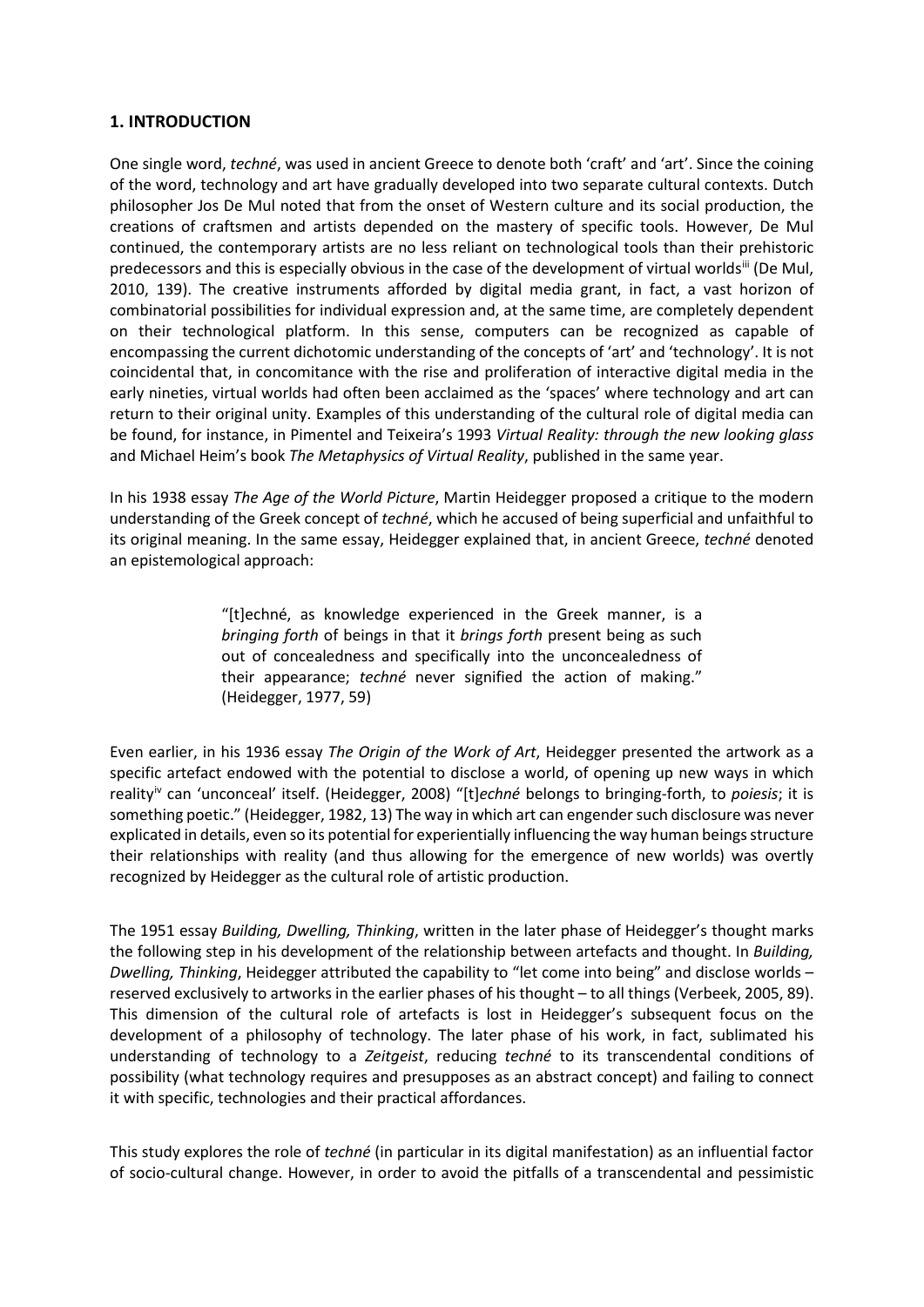understanding of technology, I decided to take an approach that diverged from the seminal path laid by Heidegger and that can be defined as postphenomenological. I deem a postphenomenological stance to be capable of providing the balanced and constructive interpretation of the role of technologies as mediators between human beings and reality that I consider necessary to understand virtual worlds as epistemological and ontological instruments.

In the context of this study, I will use the term 'postphenomenology' in two interrelated interpretations:

- <span id="page-2-0"></span>1. **'Postphenomenology' as the praxis-perception model originally proposed by American philosopher of technology Don Ihde:** according to this understanding, postphenomenology can offer a perspective on philosophy of technology capable of overcoming the shortcomings of classical phenomenology in terms of taking the context-dependence of human knowledge into account (Verbeek, 2005). Following the classical phenomenological tradition Ihde presents the objective of technology as that of revealing dimensions and qualities of the actual world that could not be observed or experienced without the mediation of technical instruments. In this sense, Ihde's perspective has strong affinities with – and in a sense continues the work of – some of the most interesting accounts of the relationships between human beings and reality that de[v](#page-3-0)eloped from classical phenomenology<sup>v</sup>. Differently from classical phenomenology, however, Ihde considers that the development of a relationship between human beings and reality precedes the theoretical establishment of a subject and an object of observation themselves. This means that, according to a postphenomenological perspective, human beings and their worlds are always mutually constitutive in their fundamental interrelation. (Ihde, 1993, 3, 7). In the constitutive encounter between humans and reality, a specific 'objectivity' of reality arises (a world), and so does a specific 'subjectivity' of human beings. In this sense, when trying to understand digital media from a postphenomenological perspective, their role as mediators cannot be regarded as a taking place 'between' subject and object (Verbeek, 2005, 130). Mediation needs, instead, to be understood as a way in which subject and object mutually constitute each other and, in their relationship, can never be isolated or absolutized.
- <span id="page-2-1"></span>2. **'Postphenomenology' as the phenomenological approach to post-humanism:** the latter is a cultural movement that affirms the possibility and the desirability of altering the way human beings are in the world by developing technologies capable of 'overcoming' biological limitations inherent in being human (for instance their mortality, the limited extent of their memory, *et cetera*). In his work, Ihde showed that, in contemporary Western culture, potentially all human perceptions and actions are already mediated by technical devices. From this perspective, humans can be understood as cyborgs: hybrid beings that are constituted, defined and influenced by both their biological dimensions and their technological ones. According to this second acceptation of 'postphenomenology', human beings and the worlds they can experience are embraced as products of (technological) mediation and not as the conceptual extremes among which mediation takes place.

<span id="page-2-3"></span><span id="page-2-2"></span>I believe it is important to observe here that, for classical phenomenology, technology consists of a particular – and particularly reductive – relationship with the world. Heidegger's later work in the field of philosophy of technology is a particularly obvious example of such an approach. Heidegger presented, in fact, an understanding of technology as a derivative mindset: a construal of the world as a storehouse of raw materials that lies ready for human manipulation. From the postphenomenological perspectives offered by Ihde and Verbeek, instead, technology and technological artefacts do not necessarily entail a reduction, an impoverishment of the alleged ideal of a whole and authentic reality or of the way we are "destined to" experience and understand it as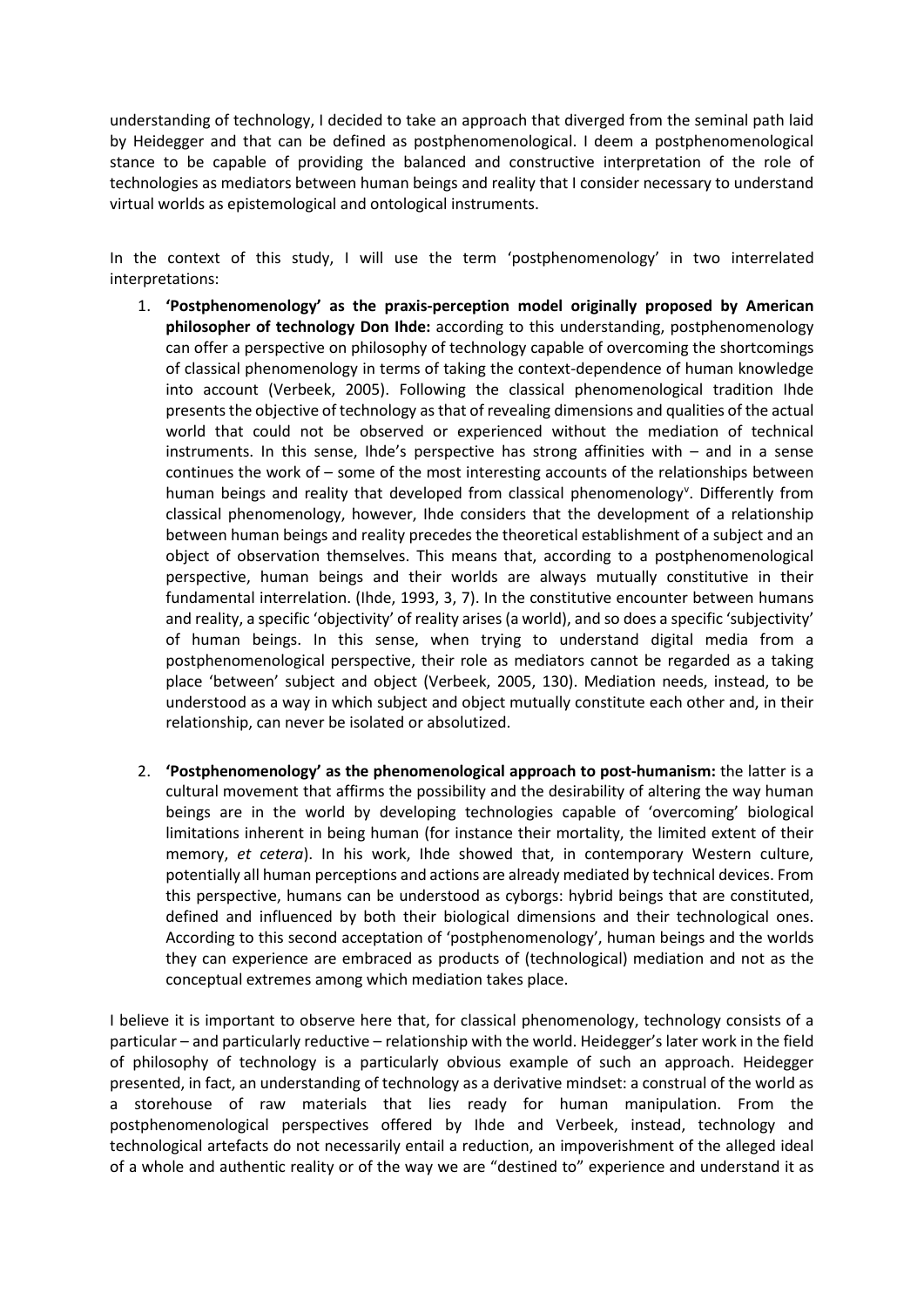human beings. Conversely, technologies are recognized by postphenomenologists as fundamental mediators of the relationships between human beings and reality that have the potential for opening up new ways in which reality can manifest itself (and for humans to shape it and be shaped in return). Accordingly, technology is not understood as an abstract and alienating force precluding humankind from experiencing the 'full richness' of existence. On the contrary, this study recognizes digital technology as the poetic<sup>[vi](#page-3-1)</sup> context where a new humanism can develop.

<span id="page-3-1"></span><span id="page-3-0"></span>For postphenomenology, technology constitutes a new reality, a new 'objectivity' (Verbeek, 2005, 135). A postphenomenological approach to philosophy of technology discloses an understanding of technical artefacts in terms of their capabilities and their effects as mediators, which is to say as concrete artefacts which are never 'in themselves' but are always in a relationship with the human beings who engage with them. (Ihde, 1990, 125)

# **2. THE POTENTIAL OF TRADITIONAL MEDIA FOR INFLUENCING METAPHYSICS**

Plato, whose thought and work lie at the very core of the Western metaphysical tradition, understood art as a second-order imitation: *mimesis* (Plato, *Republic*, 605). Surprisingly, though, it was also within the Platonic tradition that alternative perspectives to the Platonic, mimetic conception of art was first proposed. In Plotinus' *Enneads*, for instance, works of art do not merely copy the already imperfect beings that can be encountered in the world, but operate next to the world: they materialize and express the artists' visions (*Enneads* I 6.3; V 8(31).1). As a consequence of this shift of perspective, the artists were no longer perceived as earthly craftsmen, but rather as somebody whose creative and socially valuable activities could be compared to those of the philosophers.

<span id="page-3-2"></span>The passage from art understood as *mimesis* (imitation) to art understood as *poiesis* (creation) is particularly obvious in the tradition starting from Romanticism, where the artist openly replaced God (also figuratively) as creators, originators of new worlds (De Mul, 2010, 155). American humanist Gregory L. Ulmer analogously argued that modernism, especially via the use of techniques such as collage and montage

> "[…] does not reproduce the real, but constructs an object […] or rather mounts a process […] in order to intervene in the world, not to reflect but to change reality." (Ulmer, 1983, 86)

<span id="page-3-5"></span><span id="page-3-4"></span><span id="page-3-3"></span>The aesthetical strategies adopted by Dadaism are exemplary with regard to the original expression of new visions of reality which assertively challenge the figurative canons that preceded modernism. It is, in fact, not uncommon for the works produced within this artistic current to feature uncanny compositions that implement multiple representation techniques, often often logically and aesthetically incongruent with each other (see Figure 1).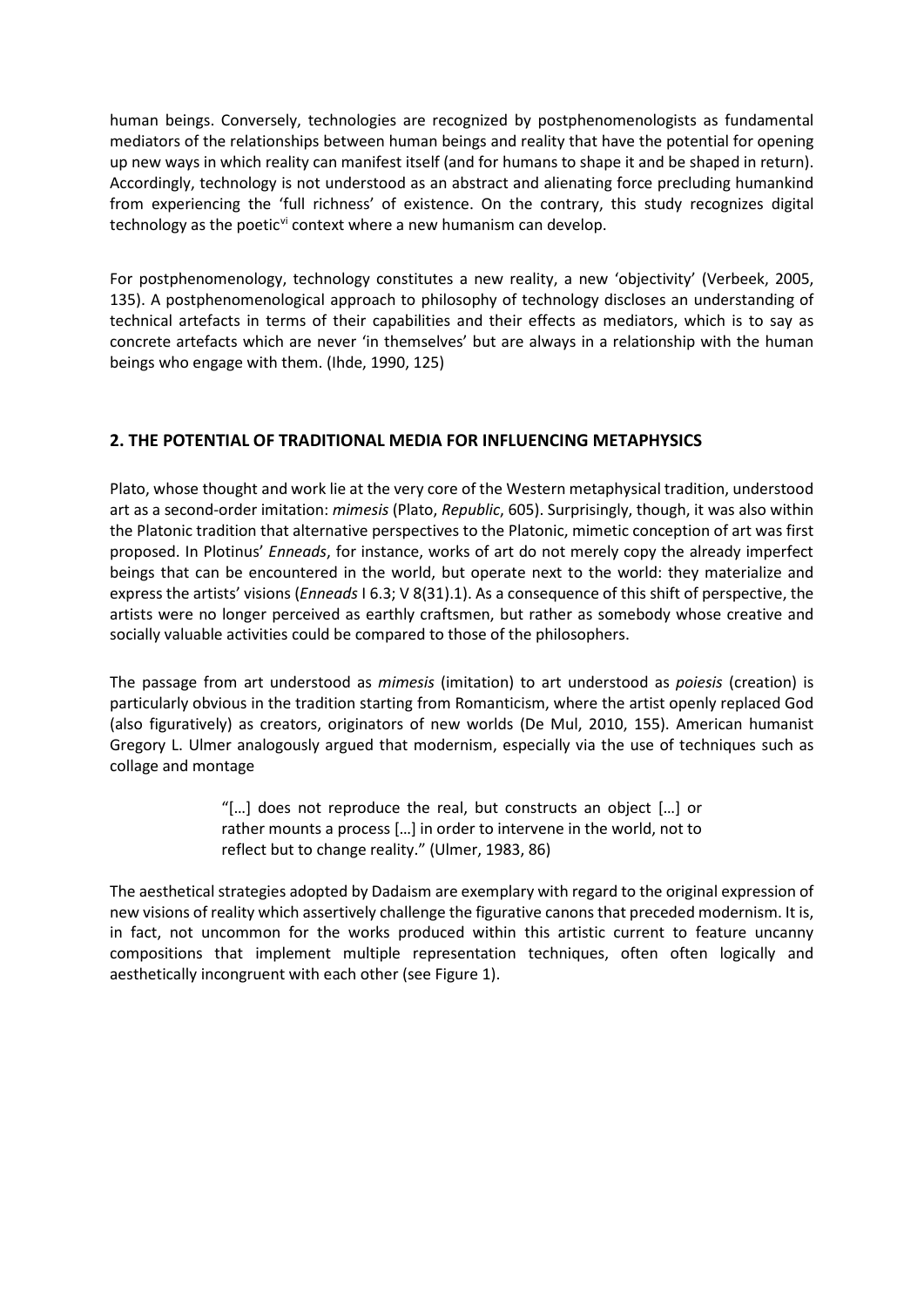<span id="page-4-2"></span><span id="page-4-1"></span><span id="page-4-0"></span>

**Figure 1:** Hausmann, Raoul, 1920, *Dada Siegt*, Watercolor and collage on wove paper mounted on board, Overall 23 5/8 in. x 17 3/4 in., private collection.

<span id="page-4-6"></span><span id="page-4-5"></span><span id="page-4-4"></span><span id="page-4-3"></span>Dada's artistic objective was admittedly that of weakening the totalizing grip of the traditional, meansend rationality on Western culture. Such intent was to be pursued by means of the distortion and decomposition of traditional aesthetics, the subversion of social norms and the evocation of aesthetical possibilities non compatible with the sensory perceptions that humans can natively derive from the world commonly labelled as 'actual'. The artistic production of Dadaism challenged traditional representational principles, and thus (metonymically) the way the world was commonly understood through the mindset of the mechanistic sciences. The general insubordination of modernistic movements to the univocality and stability of the Western tradition of thought as well as the use of artistic expression as a catalyst of social change was explicitly avowed in their manifestoes<sup>vii</sup>. Dadaism's rebelliousness to social and artistic convention was a precursor and an inspiration to radical avant-garde currents such as Surrealism<sup>[viii](#page-3-3)</sup> in the fine arts or the current of Expressionism most particularly in cinema (Chipp, 1968, 394). Theories on intellectual liberation via aesthetical appreciation arguably played a vital role in the social agendas of several strands of the artistic *avantgardes* of the twentieth century and left a conspicuous trace in both the philosophical and literary production of the same period.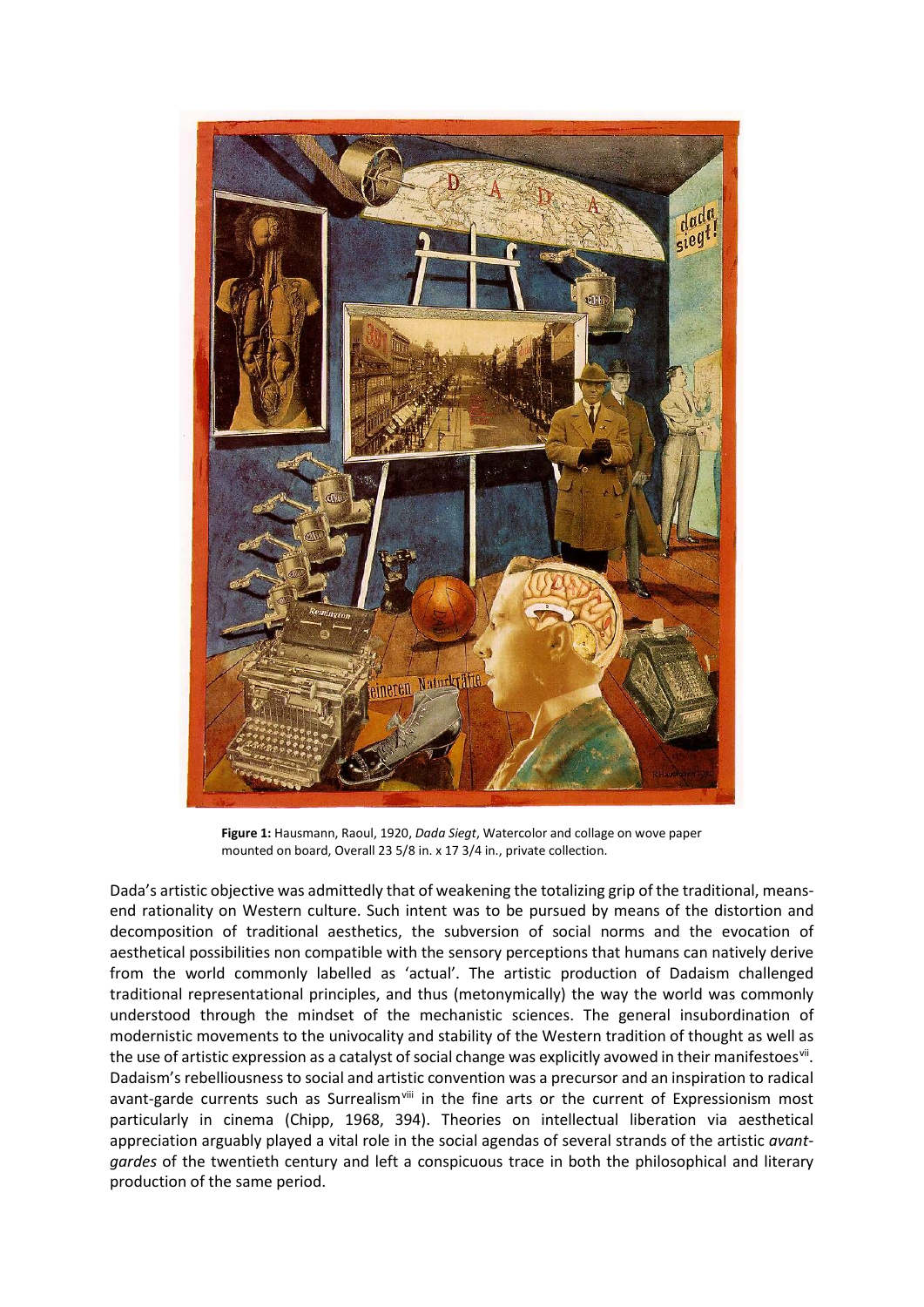Philosophers and aesthetics scholars of the last century such as Hans Robert Jauss, a pupil of Heidegger's, Jacques Ellul or the later Heidegger himself, explicitly structured their work on technology as a reaction to the commoditisation and alienation of human existence that they observed in the mechanization of work, of transportation and in the general diffusion of technological mediation in social processes. From their technologically deterministic perspectives, the progressive objectification of the world appeared as the gloomy destiny of humankind. As a possible alternative to the technological mindset, they often proposed the free encounter with art as a means to achieve liberation from the canons and limitations of our system of thought. Albeit passively experienced, traditional forms of artistic expression were considered to hold sufficient rhetorical power to detach people from their everyday and functional existence and lead them into a freer realm of sensory appreciation (Panza, 2002).

Similarly, the central theme of the literary work of Jorge Luis Borges reflected on the capabilities of literature for suggesting imaginative alternative ways to understand, categorize and imagine worlds. As can be surmised by the title of his most critically acclaimed book, *Fictions* is a collection of noninteractive, literary infringements of traditional metaphysical conventions. His novels could be described, using the author's own words in *Tlön, Uqbar and Orbis Tertius*, as "[…][t]he conjunction of a mirror and an encyclopedia": a deliberate and deceptive use of the possibility of the textual medium not only to embed re-presentations of the world, but also for abstracting, replicating and distorting such representations. In other words, text, as well as any traditional form of mediation, can not only describe<sup>[ix](#page-3-4)</sup> what is actual, but can fictionally – and thus subjectively – evoke what could be possible.

According to the postphenomenological approach adopted by this study, the limitations inherent to text as well as any other representational medium would disqualify them as instruments capable of influencing and altering human kinds of ontologies. The reason for this exclusion lies in the very postphenomenological understanding of what an ontology is: the rationalization of the mutually constitutive relationship between a being and a world<sup>[x](#page-3-5)</sup>. What I am arguing here is that the experiences and sensations evoked by representational forms of mediation do not amount to a world. This is due to the fact that the beings represented in traditional media are neither characterized by the objective perceivability nor by their capability for establishing stable, interactive relationships with the subject engaged with the various media. Not having the possibility to effectively materialize worlds, traditional media cannot be expected to ever engage a subject at the ontological level. The subjective and representational horizon of traditional mediation defines, instead, the boundary of the concept of 'fiction'. Heidegger manifested the same understanding of the specificity of representational media in the opening passages of 'The Question Concerning Technology', where he described how human beings are entranced by films and radio shows and are given "the illusion of a world that is no world." (Heidegger in Verbeek, 2005, 59)

Having observed how, in general, traditional forms of mediation cannot be considered as heuristic instruments, it is important to also mention the fact that less conventional and more flexible uses of the textual medium were attempted and experimented with in the past century. For instance combinatory literature and gamebooks managed to not only overcome the traditional limitations of the textual medium such as those of linearity and stability of textual compositions, but pioneered the exploration of the boundaries of the simulational mindset. Such literary experiments are often cited as tangible expressions of a society whose values, whose needs and whose technological environment were inexorably changing.

In his 2003 essay *Simulation vs. Narration: Introduction to Ludology*, Uruguayan scholar Gonzalo Frasca observed that the full sway of simulation has been unleashed from its technical (textualrepresentational) limitations with the invention of the computer (Frasca, 2003, 2). Computers grant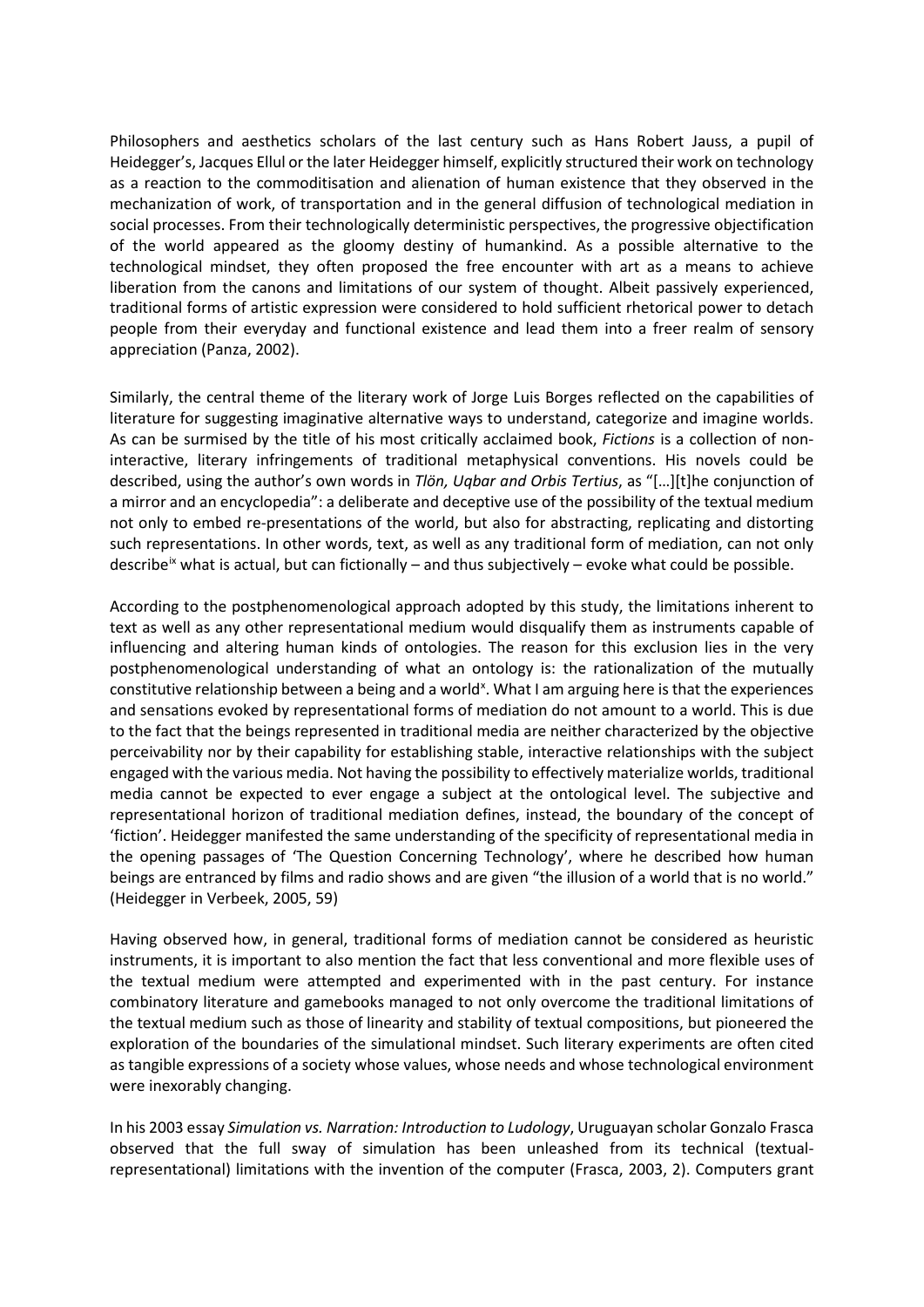access to the materialization of virtual worlds characterized by the possibility of persistently perceiving and interacting with its beings. Their ontological stability as well as the level of detail of the aesthetical stimuli they offer in comparison to traditional media have often been embraced by theorists and philosophers as crucial factors in what needs to be recognized as a full-fledged cultural shift. Michael Heim, for example, openly identified the advent of interactive digital media as responsible for a decisive ontological event in the history of philosophy. According to Heim, this is due to the fact that the interaction with digitally simulated worlds involves the whole spectrum of the mutually constitutive processes through which humans relate to worlds instead of being bound to subjective evoking by means of fictional representations<sup>[xi](#page-4-0)</sup> (Heim, 1994, xiii). This shift could perhaps be encapsulated, utilizing a Heideggerian lexicon, as the transition between media that give the 'illusion of worlds' to media that give 'access to worlds'.

Frasca further added, in accordance with Heim's perspective, that with the advent and the cultural penetration of the digital medium, the interactive possibilities of simulation increased immensely and that the encounter between a simulative mindset and digital media opened a whole new horizon of possibilities for mankind (Frasca, 2003). The interaction with virtual worlds is a particularly revelatory example of the ways in which the digital medium can grant access to a form of transcendence of the experiential and thought possibilities traditionally (pre-digitally) affordable for humans. From this standpoint, I advocate the need for a broader and more basic perspective for digital media studies as well as game studies, a perspective capable of understanding digital technology as inextricably and interdependently conjoined with human thought. In particular, it is my belief that this new standpoint necessarily calls for an approach which is deeply seated in the ways in which human beings structure their relationships with worlds and beings. Consequently and as already outlined, this research will explore the possibilities of the digital medium for overcoming<sup>[xii](#page-4-1)</sup> traditional (pre-digital) human kinds of ontologies from a postphenomenological perspective.

Borrowing Herbert Marcuse's words in 1964 *One-Dimensional Man*, traditional media are recognized as extending and insuring the prevailing *Lebenswelt* without altering its existential structure, without envisaging a new mode of 'seeing' (originally in relation to the scientific method; Marcuse, 1991, 165). What I am arguing here is that, differently from traditional media (relying on a passive absorption of content and on subjective imagination), interactive digital media can objectify ontological alternatives to the status quo. From the postphenomenological approach to philosophy of technology proposed by this study, computers can hence be understood as ontological instruments. The virtual worlds that can be encountered and experienced in video games and simulations will consequently be treated in the subsequent sections as the (poetic) contexts where technology and art can return to the semantic unity of their ancient Greek origin.

## **3. HOW TO PHILOSOPHIZE WITH A DIGITAL HAMMER**

In explaining the difficulties in the articulation of an objective physicalist approach to the philosophy of mind, Thomas Nagel argued in his 1974 essay *What Is it Like to Be a Bat?* that human subjectivity is confined within the experience of what it is like to be human beings. Nagel started from the assumption that empirical observation provides the basic material for the ways in which humans organize their knowledge of the world as well as for their capability to imagine and to adopt alternative world-views. On this basis, he maintained that it is impossible to widen or alter the unique way human beings establish their relationship with the world and are capable of conceiving alternatives to them uniquely by resorting to the subjective representation of phenomena.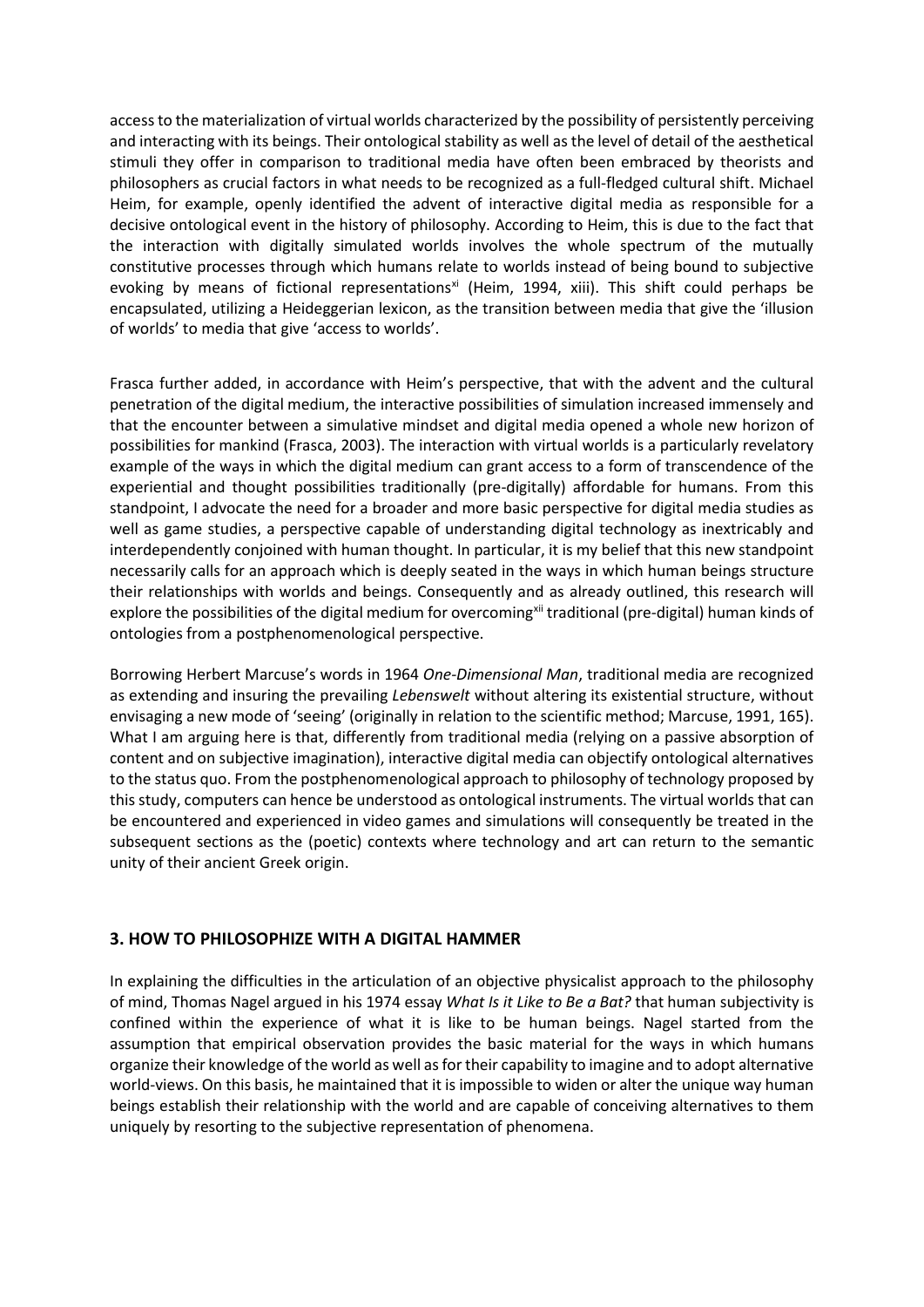According to Nagel, imagination can only suggest what it would be for a human subject to behave how a bat behaves, but that is not the question that his essay is trying to answer. Nagel wanted to know if humans could be capable of knowing what it is like for a *bat* to be a bat. From the very formulation of Nagel's question, it is clear that the problem cannot find a satisfactory answer within the context of the capabilities of the human mind to abstract and imagine. As a consequence of what was observed, Nagel purported that only the experiences that have the quality of being objective can be utilized in a physicalistic model.

What Nagel means, in very practical terms, is that, in trying to understand what it is like to be a bat, it does not help to:

> "[…] imagine to have webbing on one's arms, which enables one to fly around at dusk and dawn catching insects in one's mouth; that one has very poor vision, and perceives the surrounding world by a system of reflected high-frequency sound signals; and that one spends the day hanging upside down by one's feet in an attic." (Nagel, 1974)

Setting up his argument, Nagel observed that the ways humans understand the world and relate with it have an unavoidably subjective character. According to Nagel, such subjective quality implies that no world-view can be objectified in the truth of propositions describable in human language (Nagel, 1974). The impossibility to complete the objectification of alternative ontologies is not confined to perceptually alien cases like those of a bat, a whale or a mosquito, but it is commonly experienced even between one human being and another.

Having recognized that the answer to his question cannot be handled objectively within the limitation of human kinds of ontologies as it is, and cannot therefore be elaborated in human language, Nagel decided to conclude his essay with a speculative proposal which temporarily set aside the philosophically problematic relationship between the mind and the brain. He envisaged the hypothetical possibility of closing the gap between subjective and objective knowledge from another direction than from human imagination. What Nagel hypothetically proposed is the creation of an alternative phenomenology that is not based on imagination, that is to say, not based on subjective representations[xiii](#page-4-2).

> "Though presumably it would not capture everything, its goal would be to describe, at least in part, the subjective character of experiences in a form comprehensible to beings incapable of having those experiences." (Nagel, 1974)

*What Is it Like to Be a Bat?* was written before the social diffusion of computers, and its insights and suggestions could not anticipate the consequences and the opportunities offered by the advent of a technology capable of materially disclosing interactive and persistent experiences of virtual worlds as well as virtual alternatives to the 'self'.

Particularly obvious examples of how objective, alternative phenomenologies can be encountered and experienced through the mediation of computers are video games. *Miegakure*, for instance, is an experimental puzzle-platformer video game released in 2010 by Marc ten Bosch. Miegakure openly aims at offering its players an objective, alternative phenomenology. Ludologically, the game challenges the player to actively solve spatial puzzles in four spatial dimensions<sup>[xiv](#page-4-3)</sup>. Commenting on the unworldly<sup>[xv](#page-4-4)</sup> qualities of *Miegakure*, award-winning game designer Jonathan Blow stated the following in an interview with *The Atlantic*: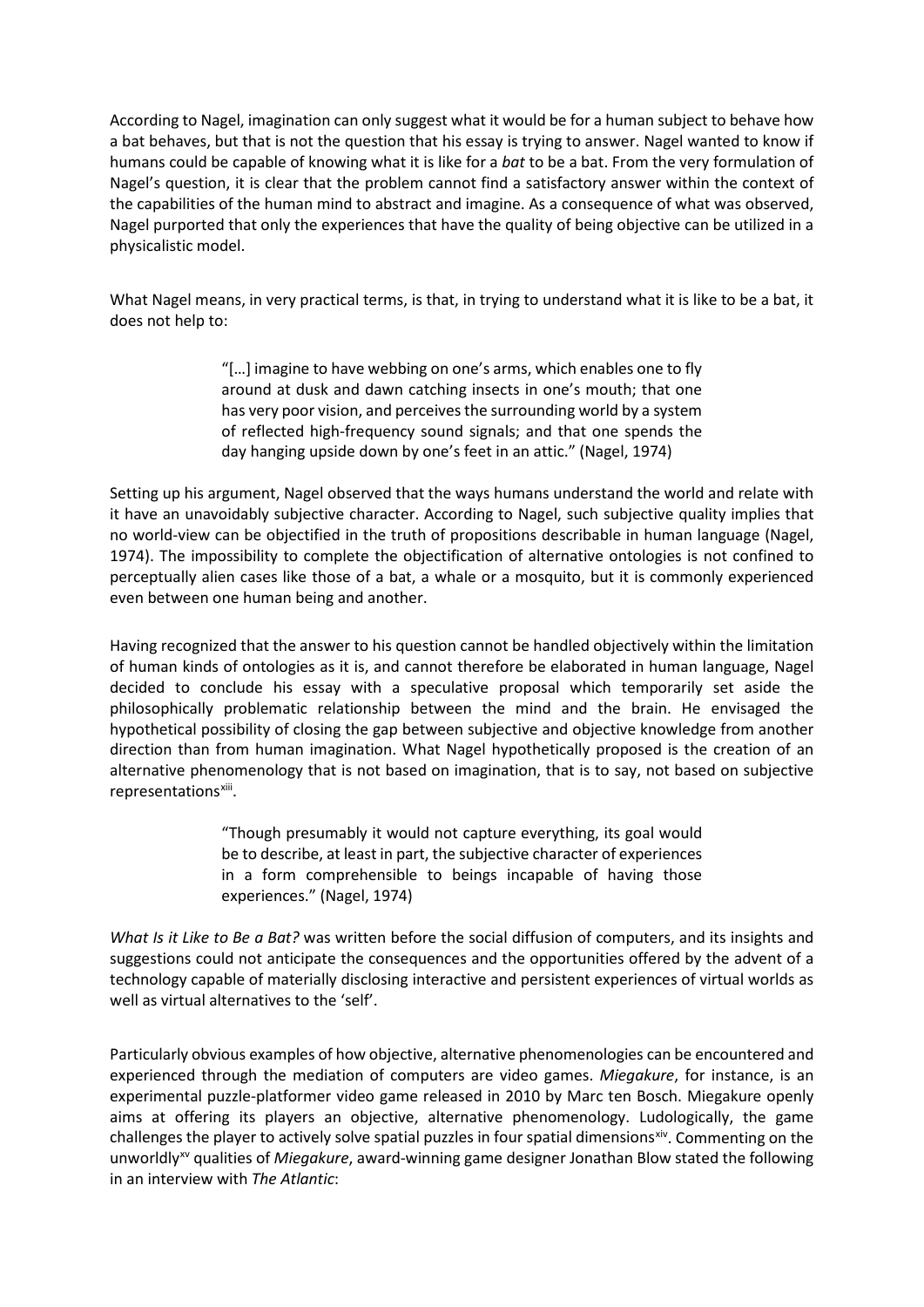"It's a valuable contribution to human experience, right? […] The games I like are ones that have shown me something I wouldn't otherwise have seen, and Marc's creating an experience that would not have been possible to have, had he not made it." (Taylor Clark, *The Most Dangerous Gamer*, May 2012 issue. Also available at [http://www.theatlantic.com/magazine/archive/2012/05/the-most](http://www.theatlantic.com/magazine/archive/2012/05/the-most-dangerous-gamer/8928/)[dangerous-gamer/8928/\)](http://www.theatlantic.com/magazine/archive/2012/05/the-most-dangerous-gamer/8928/)

Another didascalic example of a deliberately uncanny video-ludic phenomenology is afforded by the *Independent Games Festival* 2010 student showcase entry *Haerfest*, a video game that was developed under my supervision at the *International Game Architecture and Design* program at NHTV Breda University of Applied Sciences (the Netherlands) (Technically Finished, 2009). Similarly to *Miegakure*, *Haerfest* offers the interactive experience of a distinctively extraordinary phenomenology: in both pieces of software, the players willingly engage experiences which are not in line with the way human beings customarily relate to the world in their everyday life. In the specific case of *Haerfest*, the game was developed as a digital formulation of the questions posed in Nagel's 1974 essay *What Is it Like to Be a Bat?* Both in Nagel's essay and in our experimental video game, the choice of a bat was motivated by the fact that it is a creature that is relatively close to the human animal from a phylogenetic point of view (mammal, chordate) and yet, at the same time, is endowed with a cognitive equipment which is deeply different from the one humans can utilize in their everyday life. It is for this reason that Nagel referred to being a bat as an example of 'a profoundly inhuman subjectivity'.

Accepting Nagel's standpoint according to which there is no way of knowing or reproducing the real consciousness of a bat, *Haerfest* tries to objectify part of the subjective character of what it is like to be a bat for a bat. The game allows the player to experience having very limited eyesight, flying by flapping flabby wings and being able to perceive volumes via the discontinuous input of a sonar system (see Figure 2)<sup>xvi</sup>. The design objective of materializing an alien phenomenology in the least opaque of ways was pursued in *Haerfest* with the use of the first-person perspective and the diegetic quality of the in-game music and sound effects.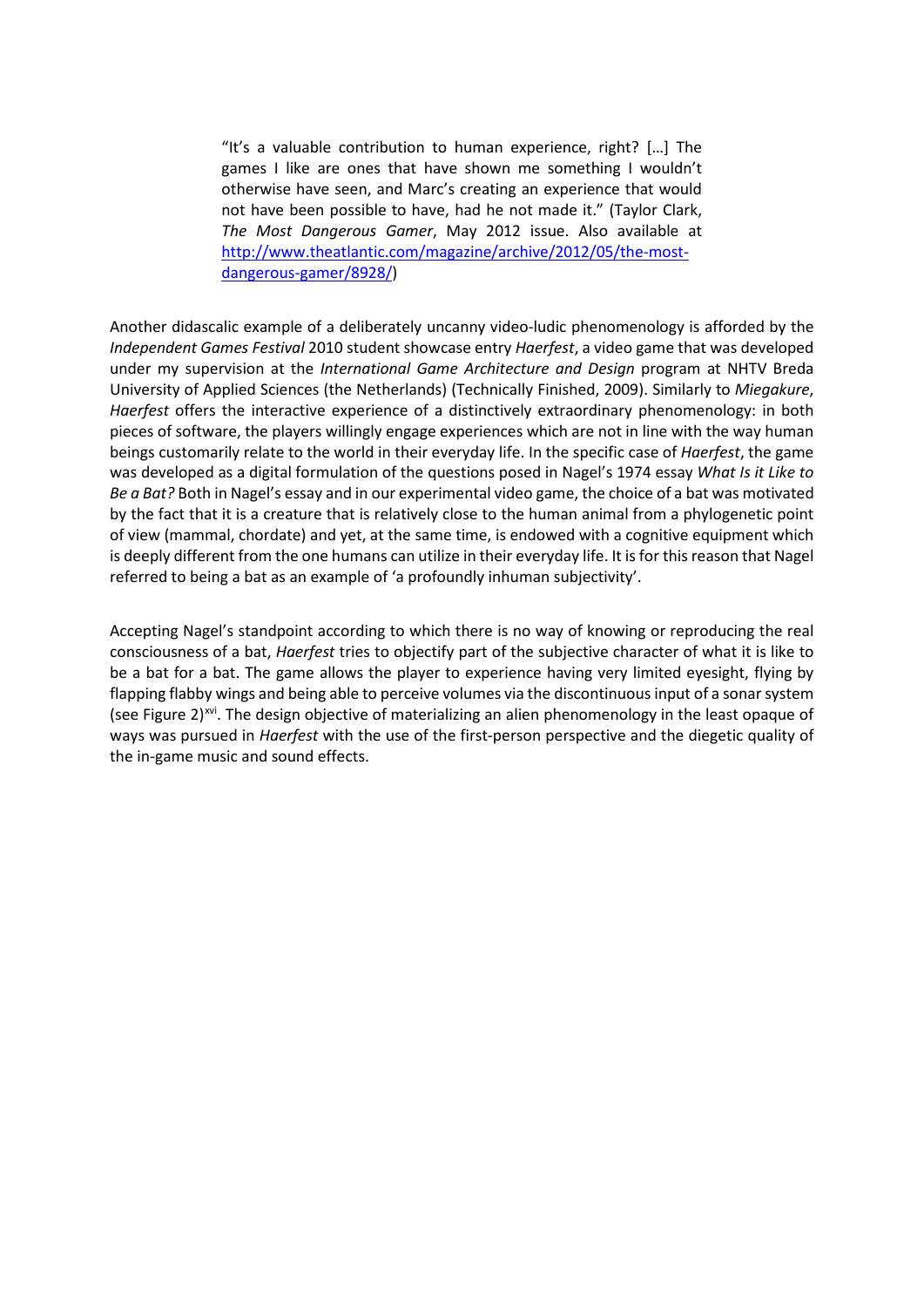

**Figure 2:** A screenshot of *Technically Finished*'s 2009 video game *Haerfest*, showing a first-person simulation of the combination of a bat's short eyesight and one instance of its echolocation system (used with permission).

In the conclusive passages of Nagel's essay, he contended that humans have no way yet of objectifying an alien world-view and, as a consequence, no way yet of knowing what such experience is like from the point of view of neither phenomenology nor neuroscience. On top of that, Nagel further observed, such experiences would not be anything like the experiences of those animals without the possibility of fundamentally altering human subjectivity; such a shift would, however, inevitably require a drastic modification of human biology. For the reasons advanced in *What Is it Like to Be a Bat?* it should be apparent that *Haerfest* cannot offer a phenomenologically defensible account of the experience of what it would be for a bat to be a bat. *Haerfest* is a technological artefact, the materialization of a world that was designed by humans to be engaged by humans and that is mediated by a machine characterized by logics which are simplifications, extensions, distortions and repetitions of certain aspects of a human kind of sensibility and cognition<sup>xvii</sup>.

*Haerfest* grants access to a world to be explored with a particularly non-human system of perception that, although unverifiable in its correspondence to that of actual bats, is incongruous with the way people ordinarily relate to the actual world. Even if contemporary virtual technology cannot yet objectively reproduce the subjectivity of a bat, it does offer ways to reveal previously inaccessible, modal aspects of the way humans can relate to reality. The crucial point in this understanding of the ontological relevance and cultural role of interactive digital media content is that computers prompt humans to apply their perceptive, cognitive and operational equipment to virtual contexts that could not be encountered in their ordinary life. In synthesis, by materializing virtual worlds and granting the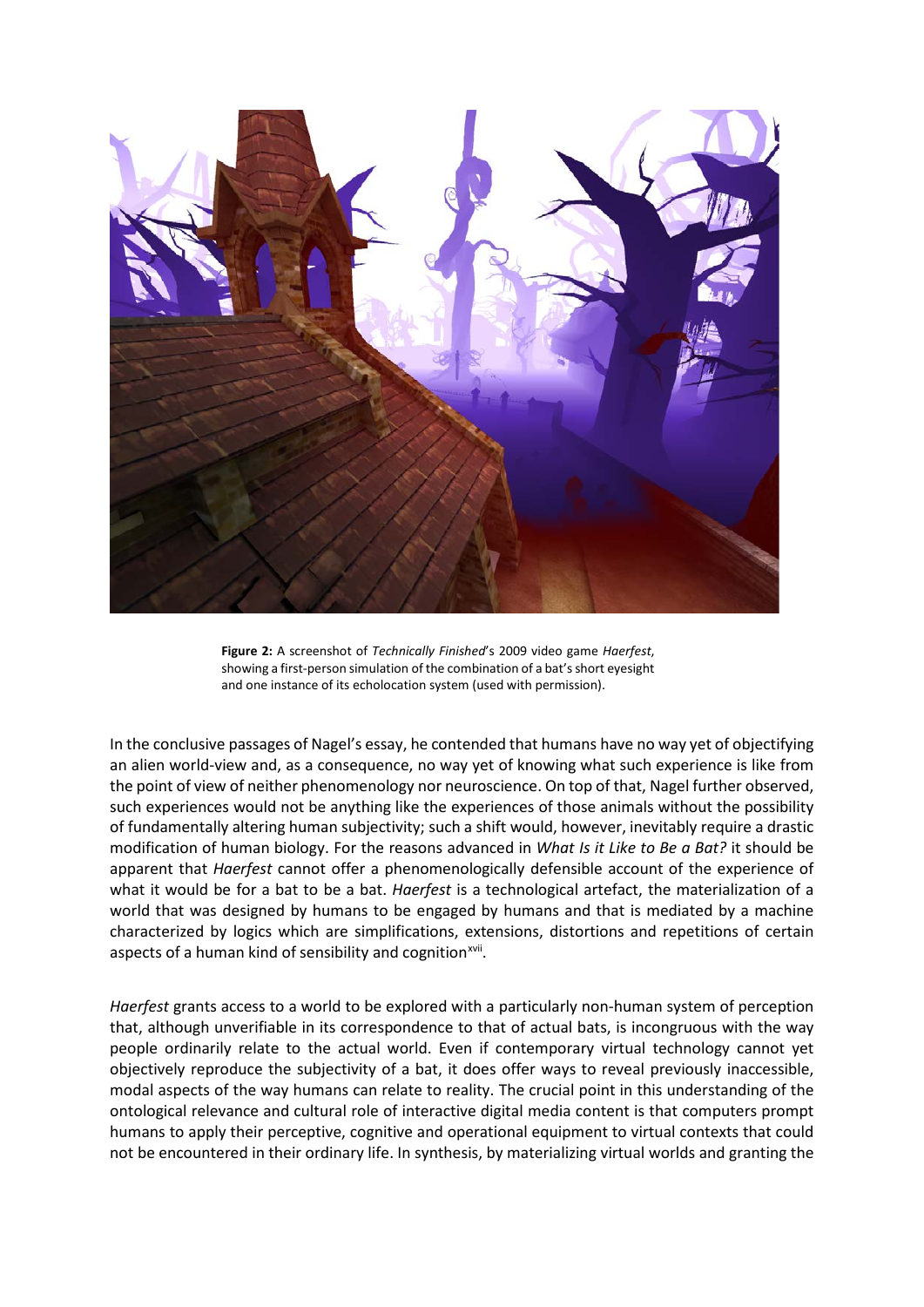possibility to establish stable cognitive and interactive relationships with them, computers effectively function as heuristic instruments.

Digitally mediated simulations do not, in fact, reveal new worlds fictionally, that is to say through forms of mediation which require the complementation of subjective interpretation and imagination, but they effectively and objectively open new experiential, phenomenological horizons. They disclose ways to experience worlds that are alternative and often in contrast with the stable, scientific understanding of time, space, properties, causation, *et cetera* that human beings structured in their everyday relationships with the world labelled as 'actual' and operate within such worlds.

In particular – loosely following McLuhan's intuitions and theoretical insights – I understand the interaction with digitally mediated simulations as characteristically offering affordances to extend and fragment the interactive and cognitive capabilities of humans beyond what is 'actually present' and towards what is 'virtually possible'. These dynamics are anthropological on the basis that they have both a biological dimension and a cultural one and, I argue, they both ensue from the possibilities to afford digital experiences of interactive worlds which are actual "not in fact, but in effect." (Heim, 1994, 109 – 110). Virtual worlds do not, in fact, fictionally present new phenomenological and ontological possibilities, but they pragmatically open new persistent and interactive horizons of thought and ways to understand time, space, properties, causation, *et cetera* that are alternative to the ones through which human beings structure their everyday relationships with the world labelled as 'actual'. It is precisely in this sense that I propose a projective understanding of digitally mediated simulations as socio-cultural instruments that characteristically offer the interactive affordances for extending and fragmenting human kinds of ontologies. This claim applies to any digital experience, from the interaction with a digital text-editor to the often explicitly unworldly qualities of things and environment that players can use and experience when engaged with video games. It is particularly relevant to observe here that, in the specific case of video games, the laws of physics as well as established metaphysical assumptions are not only deliberately defied, but are increasingly often interactive and modifiable elements of the activity of 'play' themselves.

The video game *EXP* (a game-concept of mine, developed under my supervision at the *International Game Architecture and Design* program) is another evident example of the contemporary game-design tendency to pursue innovation via insubordination towards traditional, pre-digital, world-views (Team UBIK 2011). *EXP*, inspired by Philip K. Dick's 1969 short story *The Electric Ant*, materializes the philosophical possibility, proposed by the American author, of understanding artificial ontologies as formal, modal constructs. During gameplay, the player can in fact interactively experience the progressive deconstruction and the eventual removal of video game elements both aesthetically and from the point of view of game mechanics. Progressing in the game, its very graphical style regresses from figurative, to symbolic, to completely abstract. A less-than-optimal performance in *EXP* leads to the degrading of the game's graphical detail; a few minutes into the game, the hint system abandons the player. Soon after the vanishing of the player-support system, the score system does the same, removing all quantitative feedback from the game (and consequently its meaning from a ludological perspective).

In *The Electric Ant*, the fictional novel that inspired the video game *EXP*, the protagonist Garson Poole is shocked to discover that he is not a human being, but an android. Poole owes this revelation to having found a cavity in his chest where, among other pieces of hardware, a 'reality tape' is rolling. The tape, Poole discovers by tampering with it, feeds his mechanical consciousness with all his worldly perceptions: it is his phenomenology, deterministically formalized in a plastic strip. In the video game *EXP* the player is exposed to a persistent and interactive world whose phenomenology, together with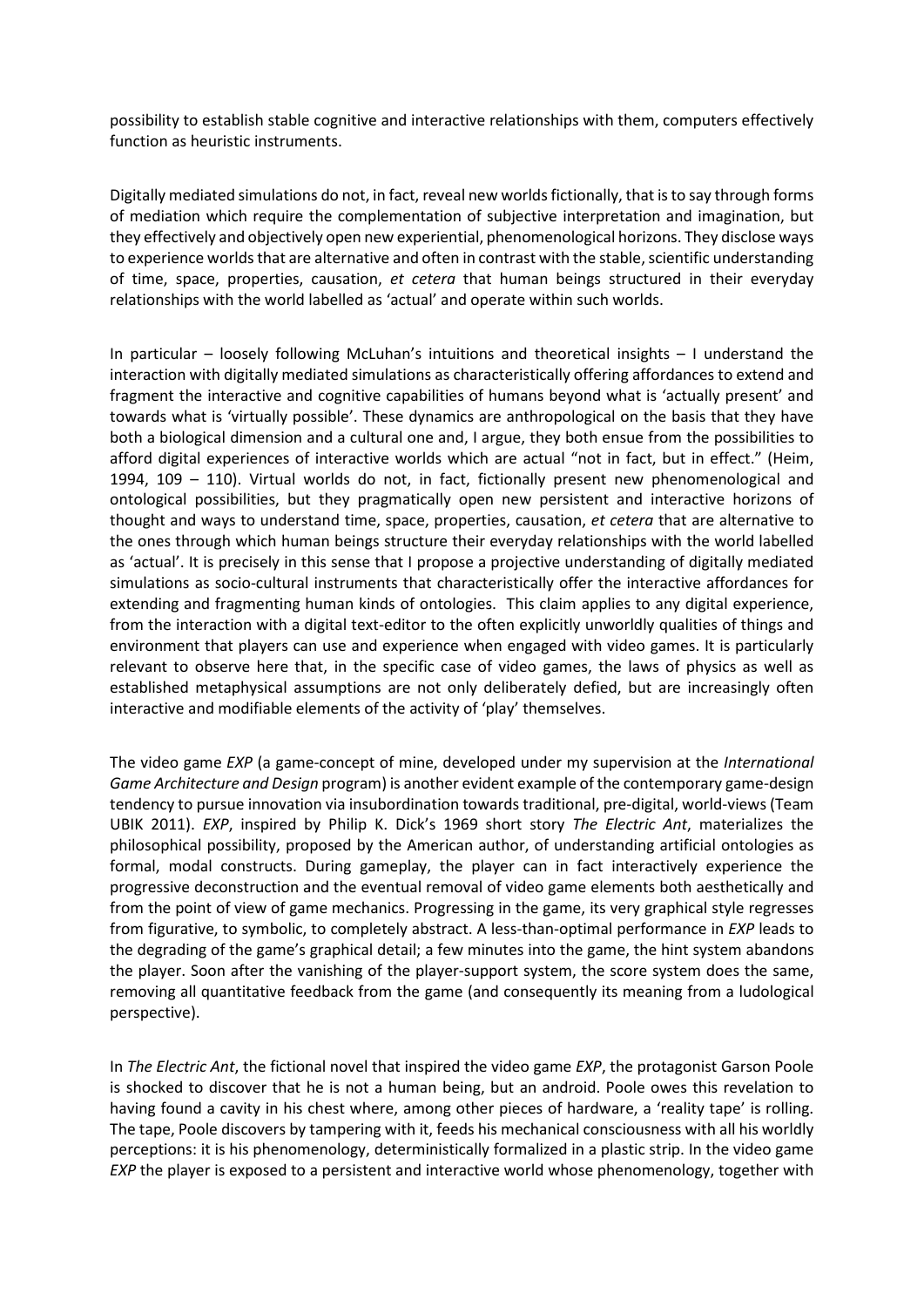that of Poole's own experimentation, undergoes an objective process of degradation and subtraction that eventually renders the very formal structure of the game meaningless (see figure 3).



**Figure 3:** Three images taken form screenshots of the PC game EXP, showing three different moments in the progress – and degradation – of the gameplay experience (used with permission).

Unlike *Haerfest*, the video game *EXP*, does not directly tackle the question of overcoming the cognitive and interactive horizons of human kinds of subjectivities. Similarly to *Haerfest*, however, it discloses worlds which allow the player to objectively explore philosophical arguments, notions and possibilities. Both *Haerfest* and *EXP* practically exemplify how the interactive experiences of virtual ontologies are, in both their constructive and experiential aspects, viable experimental instruments for the development of philosophical thought as well as its diffusion.

In the context of interactive simulations with a philosophical agenda, I consider it interesting to also examine *Gua-Le-Ni; or, The Horrendous Parade*, an action-puzzle video game that I designed in 2011 and was developed together with the Italian company *Double Jungle*. *Gua-Le-Ni* takes place on the wooden desk of an old, befuddled British taxonomist. On his desk, lies a fantastic book: a bestiary populated by finely drawn creatures. Consistently with monsters of myths and folklores, *Gua-Le-Ni*'s impossible beasts are combinations of parts of actual animals. To understand what I mean, it might help to think of fantastic creatures like the sphinx, the Minotaur, different chimeras or *South Park*'s *Manbearpig*.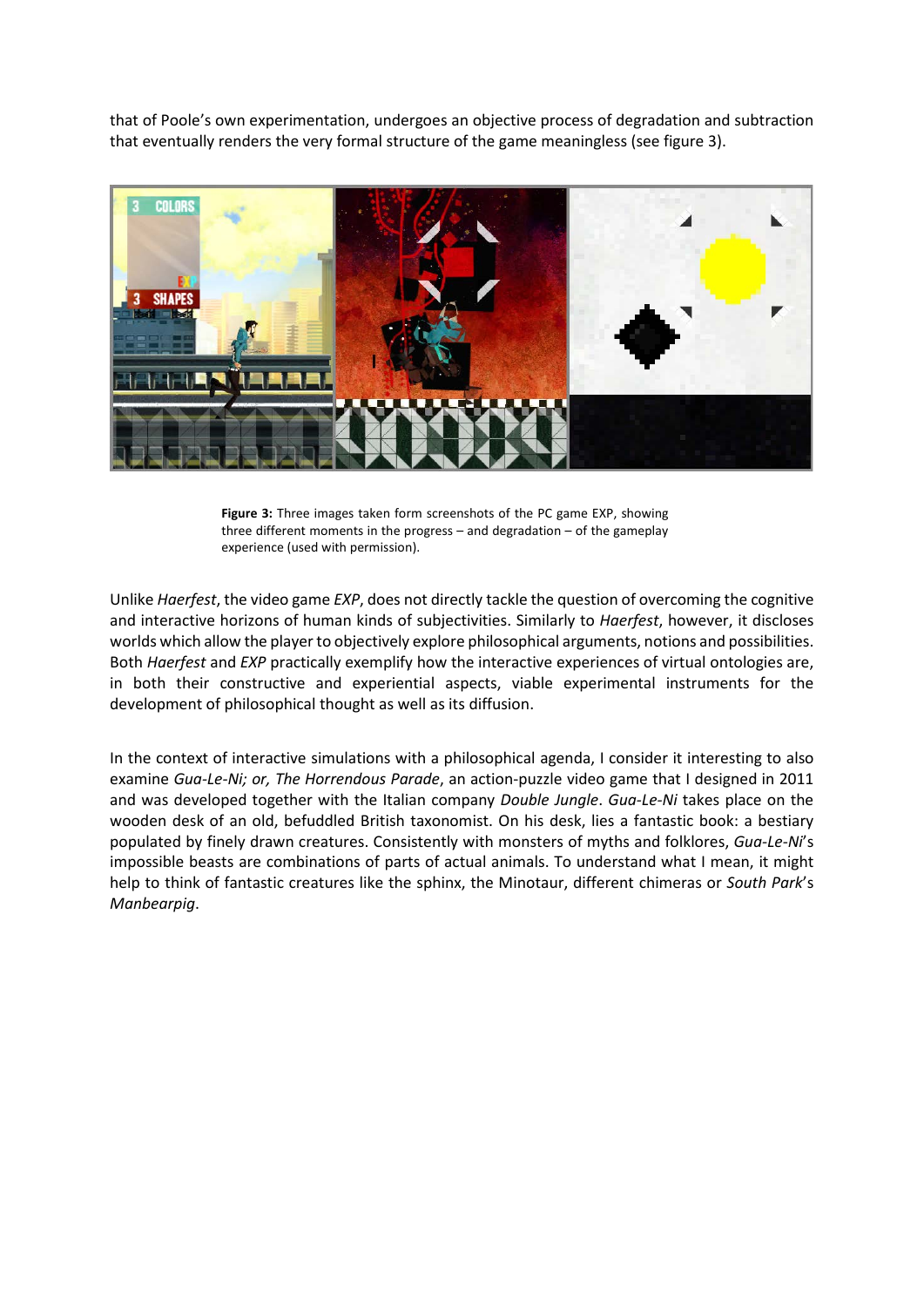

**Figure 4:** Feeding the beasts in *Gua-Le-Ni; or, The Horrendous Parade* does not only temporarily stop their relentless stampeding, but can also modify the beasts' composition, quell their acceleration or increase their value in terms of points (pages) awarded upon its correct cataloguing.

In *Gua-Le-Ni*, paper beasts walk across the illustrations of an old bestiary. The paper creature shown in figure 4 is a CA-BIT-DOR-STER: a four-module beast with the head of a camel, one body, part of a rabbit, another of a condor, and concluded by a lobster tail. From the player's perspective, the main goal of *Gua-Le-Ni* is to recognize the components of the animal monstrosities and their relative order before one of them manages to flee from the page (which is the 'game over' condition). Mentored by the old taxonomist, the players pursue this purpose by actively manipulating (rotating, moving and spinning) toy-cubes with pictures of animal heads and bodies printed on the cubes' faces. A paper beast is correctly recognized and thus prevented from escaping the bestiary – its possibility for being 'known' – when the player manages to match the illustrations on the top faces of the taxonomic cubes with the paper beast currently in play.

The philosophical endeavour that will be presented in this article was pursued embracing virtual worlds not only as inherent factors of cultural change, but also as media that can present experiences and notions in ways which are alternative to, and in some contexts more desirable than, the abstraction and inflexibility that characterize textual information. During the design process, I was seduced by the irony of proposing a critical angle to the dominant and largely unquestioned textual framing of the philosophical discourse, presenting my criticism in the form of a (digital) book.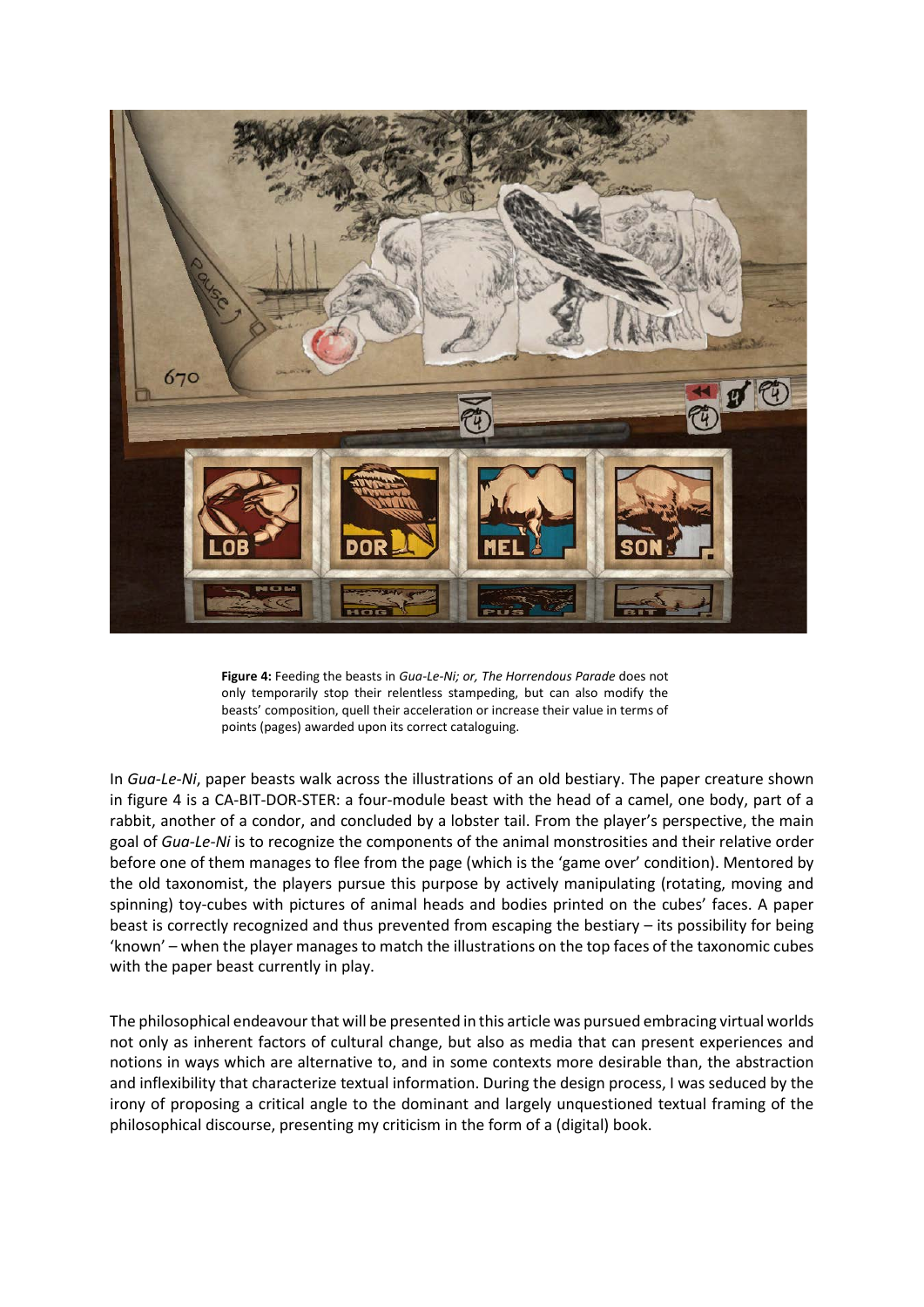From a game-design standpoint, the concept of *Gua-Le-Ni* was inspired by David Hume's philosophical understanding of what a 'complex idea' is, as well as by the very example he used to elucidate the concept in his 1738 *A Treatise of Human Nature* (book I, part IV, section VI: *On Personal Identity*).. In Hume's vision, most people possess the mental concept of a Pegasus (Hume, 1748). This is patently due, according to the Scottish philosopher to the fact that it is common for human beings to be exposed to Greek mythology. This is ostensibly also the case in the present century, where the Pegasus can still be encountered in books as well as in modern (and often syncretistic) remediations of its folklore. In general, the Pegasus is presented as a divine horse that could fly using its legendary eagle wings and in David Hume's work, it is used as a paradigm of something that cannot be encountered by humans in the world they share as biological creatures and yet is thinkable. Nobody can truthfully claim to have seen a Pegasus, to have ridden, smelled or touched it, and yet the Pegasus is an idea that humans can fantasize of, discuss, write legends about, *et cetera*.

According to Hume, the idea of a Pegasus does not fall under the category of simple ideas, which is to say ideas that can be simply caused by immediate sensory 'impressions' of the objects. The Pegasus must, therefore, be recognized as a complex idea: a mental combination of elements and properties of which the human mind had previous experience and eventually creatively combined into a new idea. The example of the Pegasus also helps to reinforce one of the assumptions at the core of this study: the idea that traditional ontologies are essentially theoretical elaborations of empirical data which are confined by the human sensory and intellectual possibilities.

By means of fantastic beasts of the same combinatorial nature as Hume's Pegasus, *Gua-Le-Ni; or, The Horrendous Parade* asks the players to twist the creative capabilities described in *A Treatise of Human Nature* on their heads and use them as game mechanics: impossible paper beasts will parade across the screen (the page of a fantastic bestiary) only to be recognized as combinations of parts of existing animals. In other words, the main game mechanic of *Gua-Le-Ni; or, The Horrendous Parade* is a playful and interactive material interpretation of the Humean notion of 'complex ideas'.

What I am arguing both through my games as well as my more conventional academic work is that by materializing philosophical concepts, hypotheses and alternatives in interactive worlds, computers are decisively contributing to the raise of a new humanism. This new, digital humanism does not uniquely develop and spread by means of subjective representations, but also employs the experiences of objective and persistent virtual worlds. The role of computers in the outlined 'cultural shift' is specifically recognized as that of disclosing manipulable virtual worlds, the experience of which extends and fragments the human capabilities for relating to reality in ways which are no longer limited to the 'actually potential' but, as already mentioned, extend to the 'virtually possible'. This philosophical perspective was openly discussed in several reviews, conferences and interviews about *Gua-Le-Ni; or, The Horrendous Parade*. The Italian independent developers' community website www.indievault.it, for instance, quoted a passage of a discussion with them about this point. In that occasion I explained that

> "[i]f one learns how to play the game, one implicitly understood Hume's essay, regardless one aspired to do so or not. The player does not need to use her imagination or her interpretative capabilities in accessing those concepts of Hume's precisely because the game offers that portion of his thought in the form of an objectively present, interactive allegory." [\(http://www.indievault.it/2011/11/23/gua-le-ni-una-perla-made](http://www.indievault.it/2011/11/23/gua-le-ni-una-perla-made-in-italy-per-ipad/)[in-italy-per-ipad/](http://www.indievault.it/2011/11/23/gua-le-ni-una-perla-made-in-italy-per-ipad/) – translated from Italian)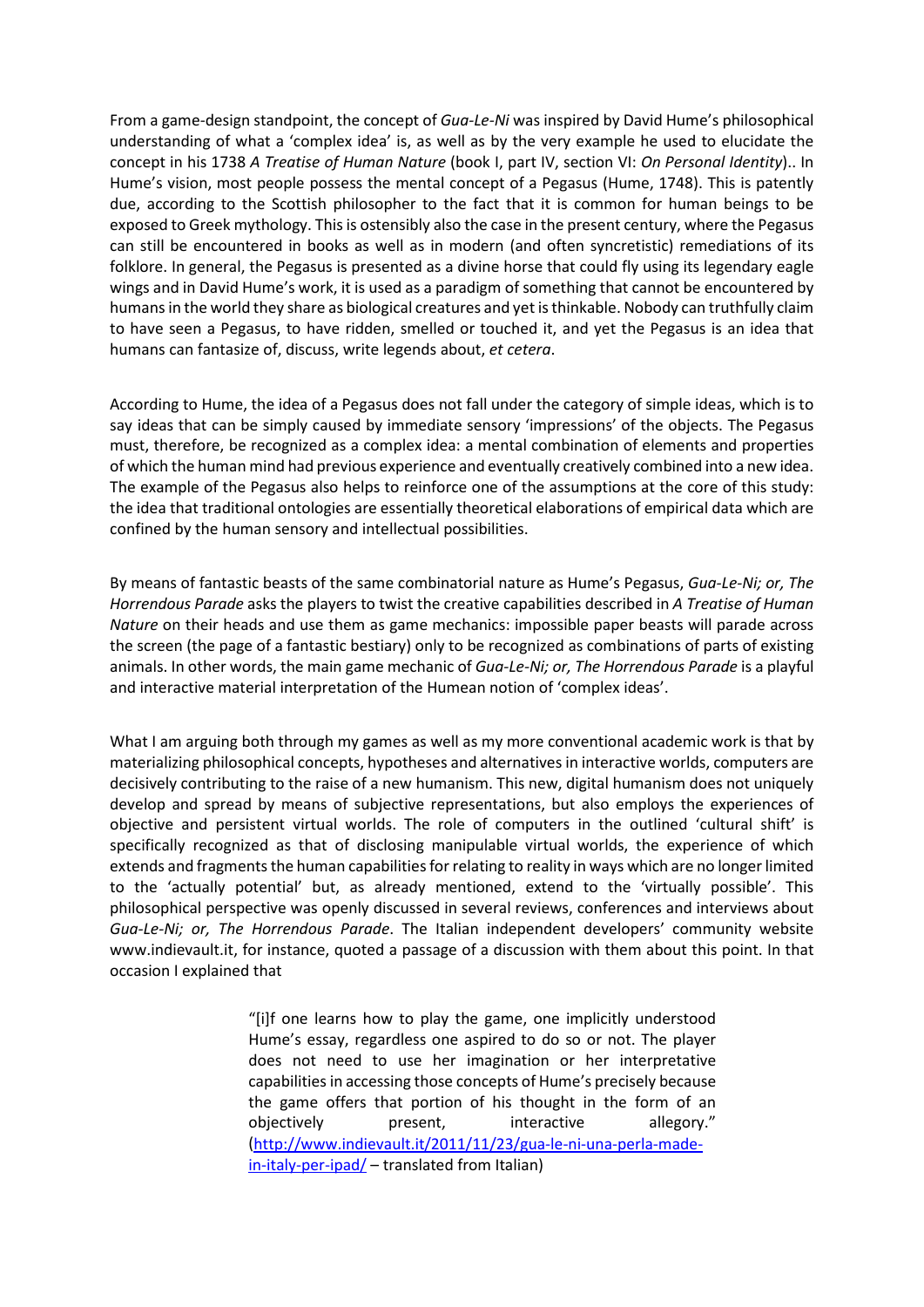I believe that my experimental game design titles demonstrate that the versatility and the programmability of the digital platform can already foster the development of novel approaches to old philosophical problems as well as the rise of entirely new ones, for example those concerning identity, agency and ethics in relation to artificial intelligence or telepresence. On these premises, it is expectable that, facilitated by the increase of computer literacy, the growing accessibility of video game development tools as well as the progressive diffusion of digital media in social practices, more philosophical questions will arise and will be tackled specifically within virtual worlds. From the same perspective, it is also likely that the new generations of philosophers will more and more frequently develop, test and distribute their ideas in the form of interactive digital media content. I propose to call this new field of applied philosophy 'augmented ontology'.

## **4. CONCLUSION**

Whereas the mechanistic technologies (which are what the later Heidegger mainly focuses on) reflect the purpose of the rational domination of a world which is objectified and reduced to a system of usable resources, the informationistic sciences pursue the creation of new worlds. "These sciences", wrote Jos de Mul, "transform the world into a field of virtual possibilities. Beings are regarded as recombinatorial information. […] From a *thrown* project, *Dasein* (the specific name Heidegger gives to the characteristic human way of being in the world) seems increasingly to become a thrown *project*." (De Mul, 2010, 153) Discussing the social impact of digital technology from an analogue perspective, Vilém Flusser wrote that:

> "[W]e begin to liberate ourselves from the tyranny of an alleged reality. The slavish attitude, with which we, as a subject, approach objective reality in order to master it, has to give in to a new attitude, in which we intervene in the fields of possibilities in- and outside us, in order to intentionally realize some of these possibilities. From this perspective, the new technology means that we are starting to raise ourselves from a subjectivity into a projectivity." (Flusser, 1992, 25)

An approach to the digital medium which combines a postphenomenological understanding of technology with media philosophy is likely to grant twenty-first century thinkers and designers unprecedented freedom and flexibility for hands-on experimentation. The expressive and interactive possibilities of the digital medium already transcend many of the limitations and the effects that its traditional association of thought with text had on mental processes. Since Plato, in fact, the history of philosophy has been the history of written philosophy (Carr, 2010). One of the first advocates for a critical attitude towards the exclusive and unquestioned association between thinking and writing was the Austrian philosopher Ludwig Wittgenstein who, according to Hungarian scholar Kristóf J. Nyíri, was almost addicted to going to the movies and often used film to illustrate his philosophical points (De Mul, 2007). Apart from a few remarkable exceptions, among which Wittgenstein's *Tractatus Logico-Philosophicus* (1929) and Jacques Derrida's *Glas* (1974), philosophical books did not seek to support their visions and arguments through the way their texts were spatially designed and/or structured from a material point of view.

Motivated by a critical standpoint that has evident affinities with the one outlined above, American philosopher and game designer Ian Bogost went as far as accusing the exclusivity of the practice of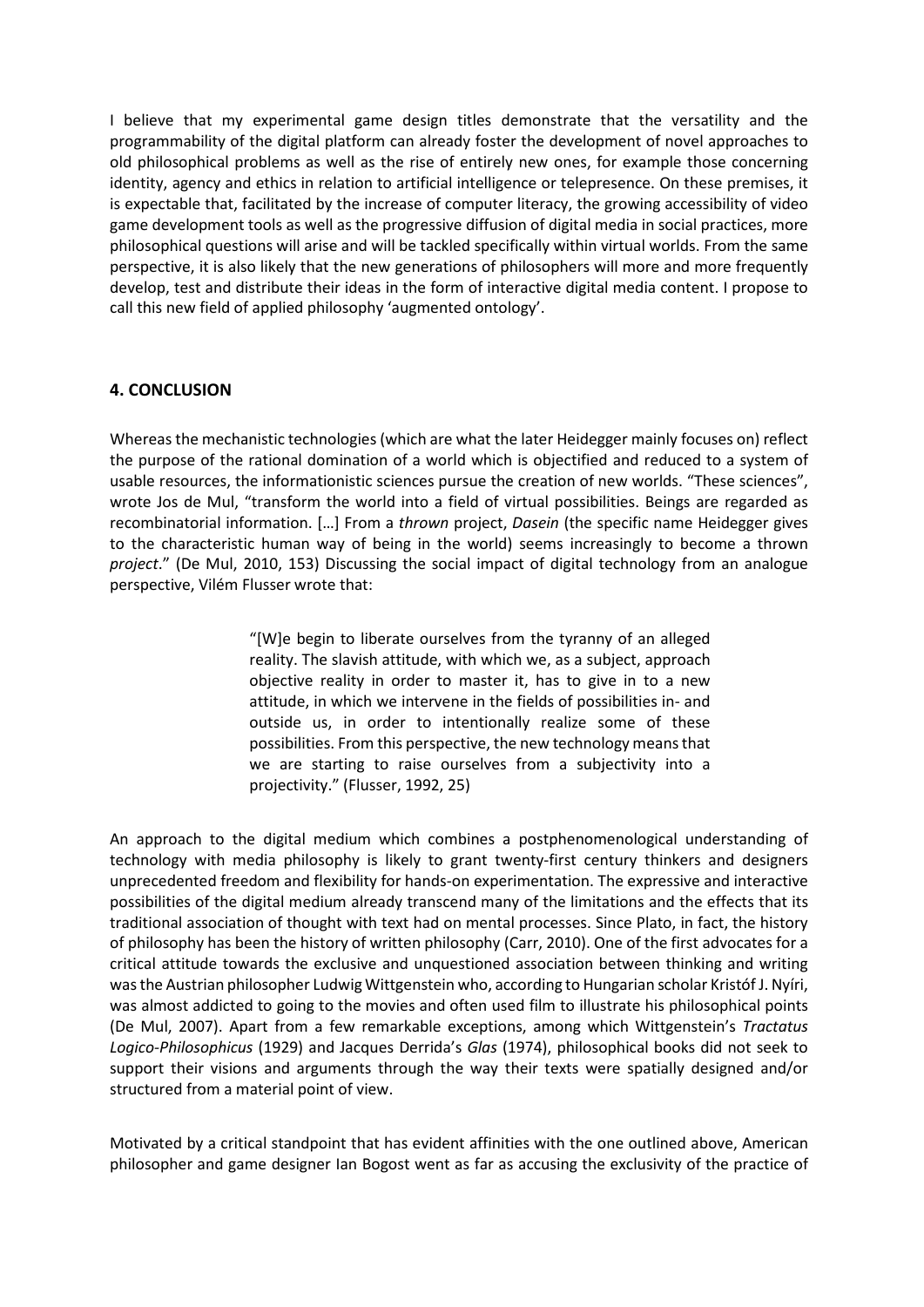writing to be detrimental for philosophy and scholarly practice in general. In his 2012 book *Alien Phenomenology*, Bogost emphatically voiced his concerns according to which

> "[i]t is not because writing breaks from its origins as Plato would have it, but because it is *only one form* of being. The long-standing assumption that we relate to the world only through language is a particularly fetid, if still bafflingly popular, opinion." (Bogost, 2012, 90)

When discussing the digital medium - or rather when discussing its artistic and cultural merits and advantages in comparison with traditional expressive forms - it is not uncommon to observe that the various analyses tend to polarize around the specific affordances of computers, which is to say on the way they disclose experiences by framing information and afford interactions. That was the way the topic of digital mediation was introduced at the beginning of this paper or the way in which an artistic perspective on game development commonly labelled 'proceduralism' supports its claims about the specificity of the video ludic medium. According to proceduralists, in fact, the way video games can allow for the emergence of meaningful play fundamentally resides in the qualities and structure of their in-game affordances (game mechanics). Specifically, from a proceduralist perspective, meaningful play is a derivation of the game mechanics in the sense that the exchanges between the computer and the player or among players via the machine arises from the players' action within the logical-aesthetical system that the mechanics support and structure. Expressed more simply, meaning in video games does not emerge from DECODING media content, as is the case of textual information, but from acting within the medium: from DOING.

Working with (and within) the flexible and programmable worlds afforded by computers grants philosophers the possibility to objectively craft, experience and divulge their claims within simulated environments. Through the interactive mediation of digital simulations, their work is no longer experienced restrictively through the subjective filters of the individual capabilities for abstraction and imagination. From the point of view of the recipient of a digitally simulated philosophical claim, I believe that the fact the medium allows and encourages *active doing* within its persistent virtual worlds offers unique cognitive opportunities. Gaining access to specific interactive possibilities within persistent, objectively perceivable and intelligibly interactive worlds, the 'players' of alternative phenomenologies have the opportunity of dialectically negotiating and internalizing notions and hypotheses that are materially presented to them. In this context, the 'player' is – to an extent – coauthor of the virtually materialized philosophical arguments.

If, on the basis of what was observed, we are ready to accept that philosophy and academia could benefit from experimenting with forms of mediation which are not exclusively concerned with the communication and production of textual information, it would be crucial to understand and assess the expressive potential of interactive digital media. I believe that any exploration of the expressive and epistemological limits of digitally-augmented ontologies should start with focusing on the qualities and limitations of the mediator itself: the 'linguistic' and simulative affordances of the digital medium. In a very similar fashion, Sebastian Möring commenced his analysis of metaphorism as the core process at the base of the practice of simulation with the following observation: according to Möring, the message that is expressed through a simulation "does not only depend on the characteristics of the available model but also on its implementability into a simulator. The materiality of the medium which is used to run the simulation does have an effect on the aspects which are implementable and might reduce these elements again." (Möring, 2012, 9)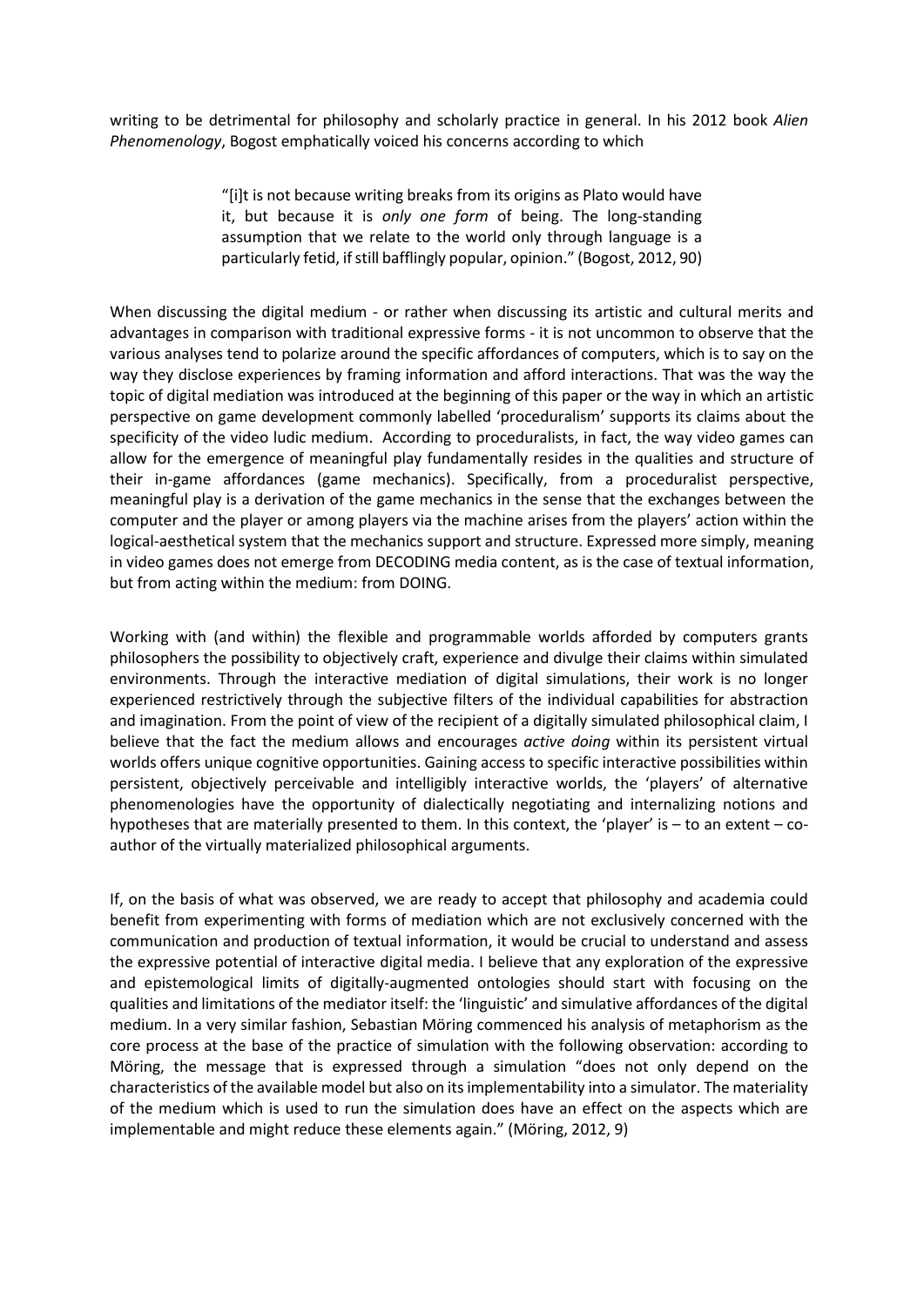The interpretation offered by Möring patently aligns with the understanding of the core affordances of the digital medium provided by several influential academics. In that respect, I believe it suffices at this point to cite Lev Manovich who, in his 2001 book *The Language of New Media*, explained that the digital medium is – in its logical core – nothing else but a machine sustaining and representing autonomous or semi-autonomous logical systems capable of manipulating modular information. The endlessly configurable logics of computers systems is largely incongruent with the causal, univocal and essentially stable way that humans traditionally experienced and understood the world through the mediation of their senses (Manovich, 2001). Similarly, Ian Bogost's stated in his preface to his 2007 book *Persuasive Games: the expressive power of video-game* that the specific type of persuasion which is inherent to the digital medium "is tied to the core affordances of the computer: computers run processes, they execute calculations and rule-based symbolic manipulations." (Bogost, 2007, ix)

In the video game examples mentioned in this paper, the digital medium emerged as particularly suitable for materializing world-views which suggest – or even openly foster – the combinatorial triviality of any form of meaning or message. This is patently imputable to the combinatorial, modular, procedure-based essence of the way in which computers (the materialization of a specific kind of human rationality) organize, store and manipulate information. Anything that is experienced through a digital simulation will inevitably be filtered through the ontological 'core' of digital computation. The affordances of computers as well as the interactive possibilities that they disclose can thus be understood both as new rhetorical instruments and as mediators whose very modularity, procedurality and interactivity threaten to distort and trivialize any intended meaning or message originally intended by media content designers.

In a recent interview for the *New Statesman*, independent game developers Jason Rohrer (author of celebrated experimental games such as *Passage* and *The Castle Doctrine*) and Merritt Kopas (designer and creator of *Lim*, a free, web-based game about the tension of trying to meet society's expectations) expressed an analogue intuition about the possibilities and the risks of expressing through digital simulations:

> "I think that systems have a tendency to get away from us," says Kopas. "We intend to portray or produce one thing, but the systems we're creating seem to resist or reshape our intents." Even Rohrer, with years of programming experience (this game is his seventeenth), has to take responsibility when things go wrong. "As a designer, I'm trying to build the tightest system that I can build. I don't want there to be those system leaks which allow bizarre readings, and involve the procedural rhetoric effectively falling off the rails and going who knows where."

[\(http://www.newstatesman.com/voices/2013/02/political-video](http://www.newstatesman.com/voices/2013/02/political-video-game)[game\)](http://www.newstatesman.com/voices/2013/02/political-video-game)

From this perspective, Marshall McLuhan's gnomic observation according to which 'the medium is the message' (the interpretation according to which the message of any medium or technology is "the change of scale or pace or pattern that it introduces in human affairs") appears particularly accurate (McLuhan, 1994, 8). The analysis of the mediation of thought via interactive virtual worlds also appears to be a peculiarly fruitful and interesting field to explore academically from a postphenomenological point of you. In digital worlds, existential phenomenological hypotheses can be factually experimented with and new questions concerning the nature of human experience can arise. Ihde phrased a similar belief in *Experimental Phenomenology*, writing that "[w]ithout entering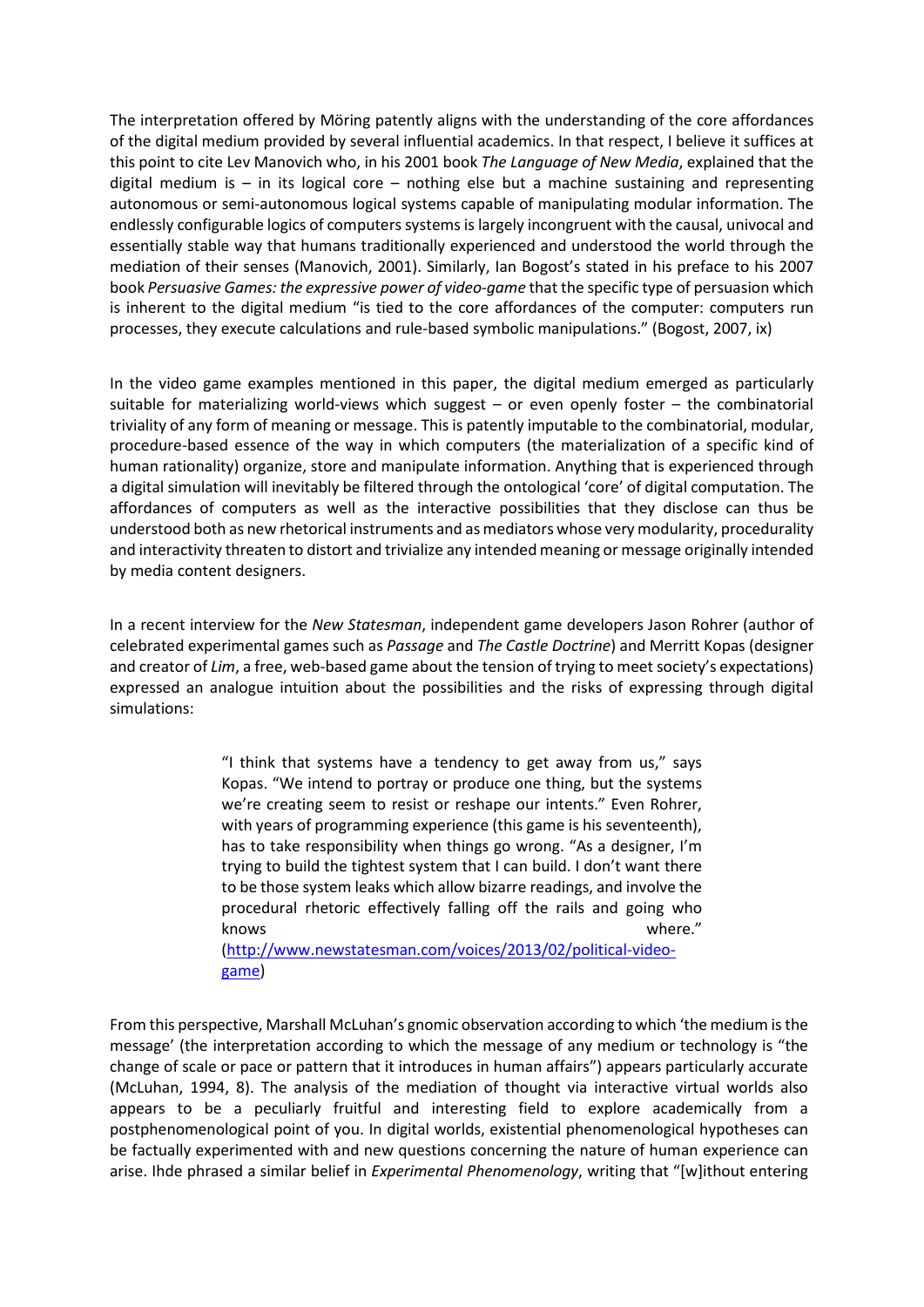into the doing, the basic thrust and import of phenomenology is likely to be misunderstood at the least or missed at the most." (Ihde, 1986, 14) It is in this sense that, I believe, society could benefit from utilizing gameplay beyond what Paolo Pedercini calls "the dictatorship of entertainment" (cfr. [www.molleindustria.org\)](http://www.molleindustria.org/).

The material activity of 'doing philosophy' through which I propose to use gameplay as a cultural instrument has definite analogies with the concept of 'building' as an academic practice in the connotation introduced by Davis Baird in his 2004 book *Things Knowledge: A Philosophy of Scientific Instruments*. According to Baird's view, 'building' – doing, constructing as a heuristic practice – offers an opportunity

> "to correct the discursive and linguistic bias of the humanities. According to this view, we should be open to communicating scholarship through artifacts, whether digital or not. It implies that print is, indeed, ill equipped to deal with entire classes of knowledge that are presumably germane to humanistic inquiry." (Ramsay and Rockwell in Gold, 2012, 78)

Baird's notion of 'building' has evident affinities with the more recent idea of 'carpentry' explained by Bogost in his previously mentioned *Alien Phenomenology*. Blending the perspectives of Graham Harman and Alphonso Lingis, Bogost defined 'carpentry' as the "practice of constructing artefacts as a philosophical practice" which "entails making things that explain how things make their world." (Bogost, 2012, 93) In two aspects, I believe his interpretation of 'carpentry' is affine to the approach I am proposing here:

- 1. its openness in relation to non-textual options for the mediation of philosophical concepts. Both for *Alien Phenomenology* and for this study, this proposition is a reaction to the exclusivity of text and its largely unquestioned effects and limitations on the very activities of thinking and disseminating philosophical notions and hypotheses.
- 2. its vision according to which the very crafting and framing of thought in a medium which is not necessarily concerned with the communication and production of semiotic meaning, is itself a deeply philosophical activity.

In *Alien Phenomenology*, Bogost tackles what I believe is a very interesting question: how can mankind perform ontological carpentry without having godly powers and creative abilities? "Through the practice of building a video game engine" was the first answer to this question proposed by the author. A game engine is the software framework that provides basic, commonly needed tools for the construction of interactive, virtual worlds. Given his object-oriented approach, Bogost willingly disregarded the philosophical merits of the contents that the different forms of 'carpentry' can channel in terms of meaning. A thing-oriented philosophy, in fact, deliberately recoils from focusing on the experiences that the things themselves might disclose for their potential observers, users, consumers, players, *et cetera*.

Differently from Bogost's approach, the postphenomenological perspective I decided to adopt also incorporates the qualities and the ontological effects that proceed from having experienced the interaction with a philosophical artefact. In other words, my proposition is to embrace also what such experiences disclose and explain in terms of ontology, not just how they do it. Going back to the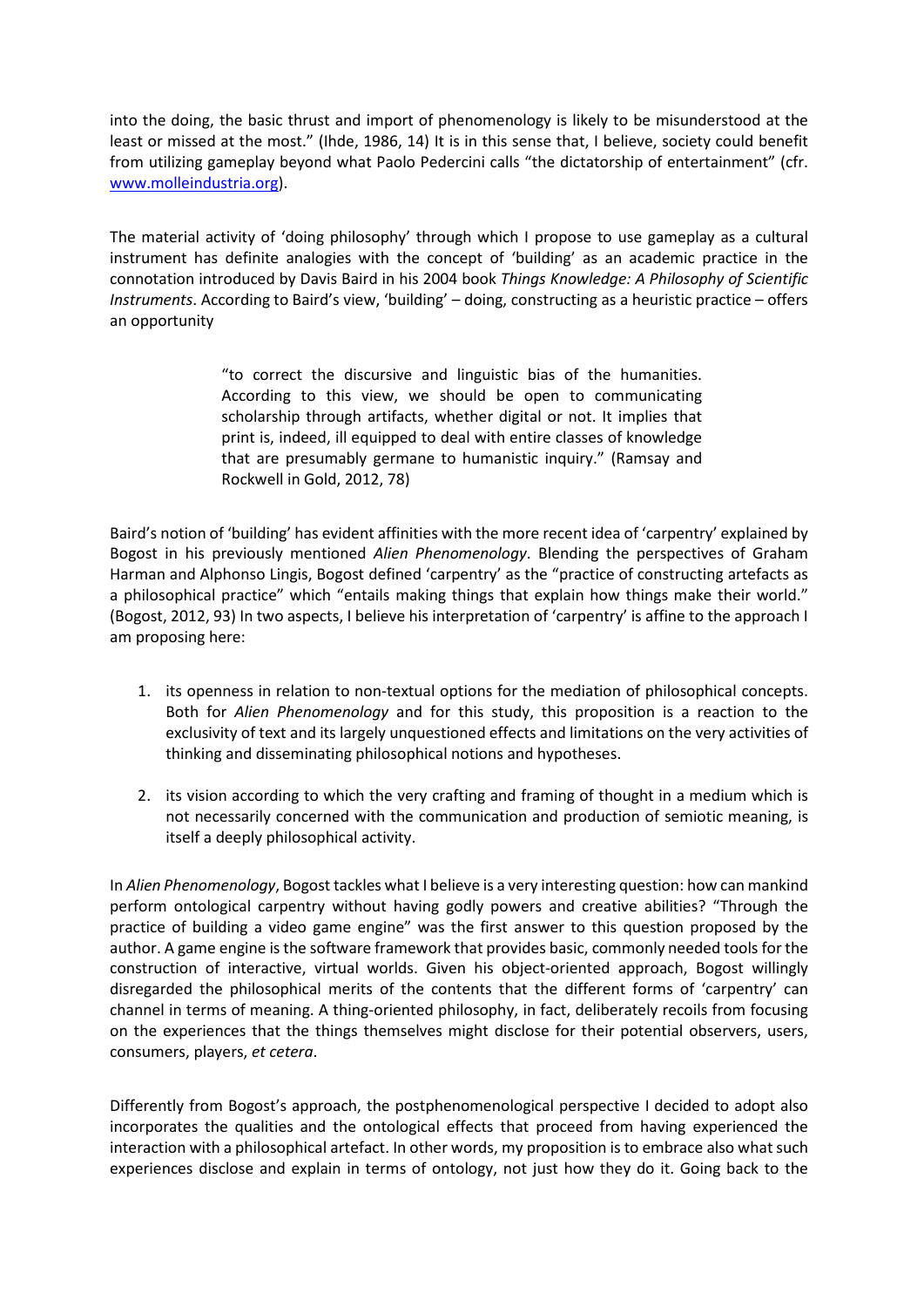instance of philosophical carpentry within video games, I argue that not only the tools and qualities afforded by game engines can be understood as having ontological repercussions, but so does the specific ludological structure of the game: the way it structures the relationship between players, objectives, resources, the way in which it provides aesthetical feedback, the way in which the logical structure of the system is metaphorized and communicated, *et cetera*. Consequently, as far as 'augmented ontology' is concerned, *doing philosophy* is not trivially a matter of crafting thought in interactive, non-textual media, but can also be philosophically relevant in terms of the qualities of its contents.

A very strong contention to the primacy or the advantages of a written approach to philosophy was presented as early as the fourth century BC. In the Socratic dialogue *Phaedrus*, in fact, Socrates brings to the attention of his Athenian interlocutor – Phaedrus – to the various shortcomings of the written medium which, at the time when *Phaedrus* was written, was novel and controversial in Greece. According to Socrates, written argumentation – unlike the dialogic development of a topic – cannot be adapted and shaped to the background and the capabilities of the people to which it is addressed to and develops in a unidirectional and non-flexible way. Far from being a neutral way of exchanging information, writing has inevitable channelling and constraining effects on thought. Analogue to the way video games might not be suitable for presenting intricate and abstract concepts, books cannot give the reader either agency or the possibility to negotiate with the objectified thought they mediate. They only allow for hermeneutical forms of freedom. Moreover, books are not particularly good at presenting spatial and interactive situations whereas digital simulations can reproduce them with relative ease and precision.

A common point of criticism often raised in the present days against the philosophical employment of interactive digital media contends that books are (and always will be) needed and desirable because written words have the capacity to symbolize and organize complicated arguments. This is something that simple simulations cannot do. My perspective, however, does not advocate for the abandonment of written text and does not advance the claim that digital media are (or are going to be) the ultimate philosophical instruments.

I believe that a complete postphenomenological analysis of the expressive potential and the epistemological affordances of the digital medium is beyond the scope of this article. What I am concerned with in this section of my text is to clarify that it would be to ignore the intrinsic worth of the written mediation of thought, to believe that virtual worlds should substitute written text in any sort of philosophical enterprise, and within all branches of philosophy. The same critical observation could, however, be directed towards the generic dismissal of simulations and video games as never having the possibility to be philosophically viable media. In my opinion there is no reason why producers and critics of cultural production should not meaningfully embrace a vaster and more compromising media horizon to develop and divulge ideas. This is even more evident and cogent, I believe, in the age of interactive digital media and human enhancement.

I would like to conclude my proposition for 'augmented ontology' as a novel philosophical context with a cautionary remark borrowed from the field of media philosophy. In his 1964 book *Understanding Media: The Extensions of Man*, Marshall McLuhan observed that technology not only provides advantageous enhancements of the human mental and bodily capabilities, but that it is also a form of self-amputation. In other words, new ways of establishing relationships with reality through media necessarily entail a balance between the increase in acuity of certain cognitive functions and the desensitization of others (McLuhan, 1964). With these effects in mind, the embedding of video games and computer simulations in social practices (philosophy being one of them) might best be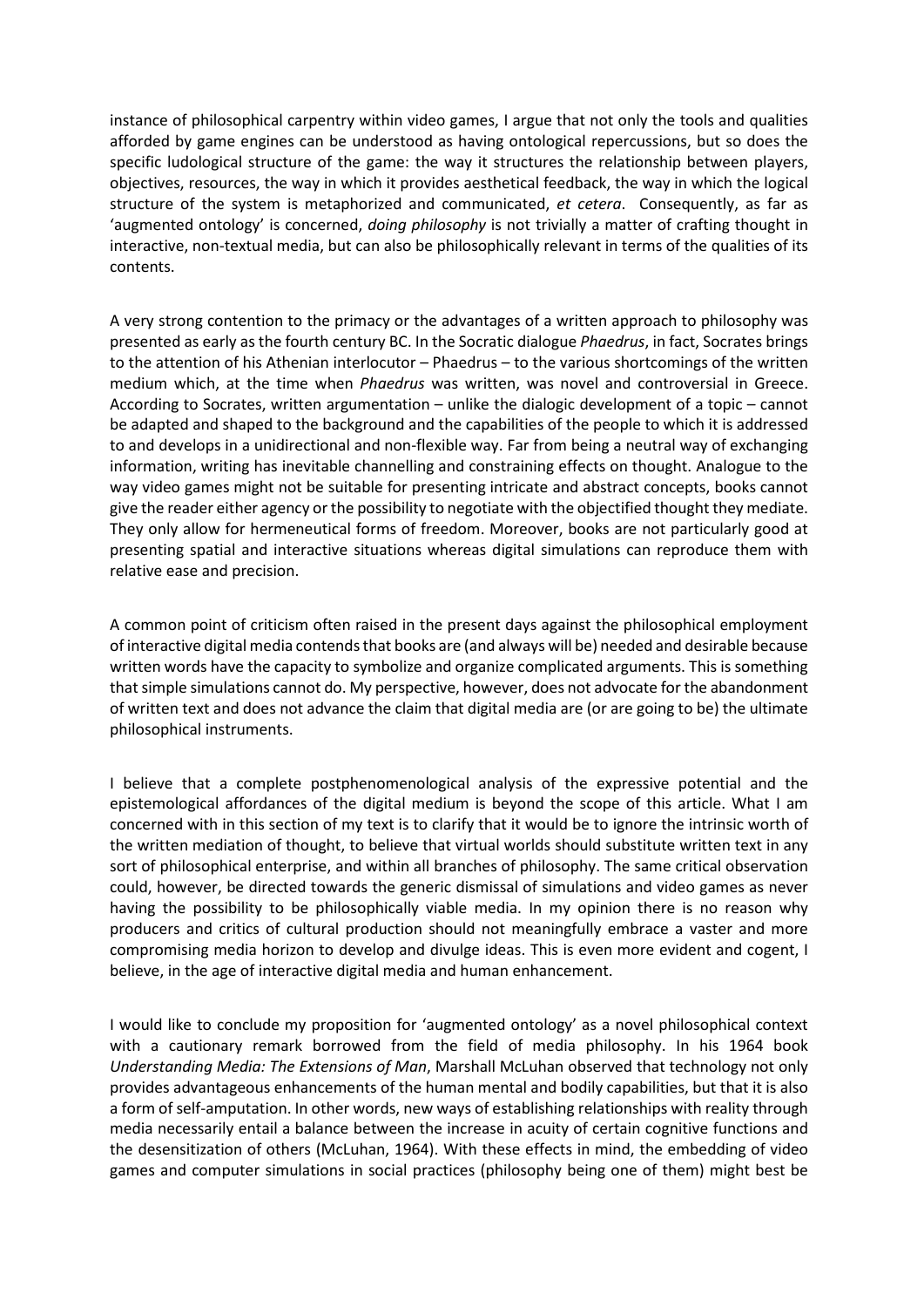pursued with the awareness that, like any other form of mediation, they disclose reality in specific ways and that such ways are always inherently both revealing and concealing.

### **5. BIBLIOGRAPHICAL REFERENCES**

Bogost, Ian. 2012. *Alien Phenomenology, or WHAT it's LIKE to Be a THING*. Minneapolis: University of Minnesota Press.

Bogost, Ian. 2007. *Persuasive Games: the expressive power of video-game*. Cambridge (MA): The MIT Press.

Bolter, J. D. 1991. *Writing space: The computer, Hypertext and the History of Writing*. Hillsdale (MI): Lawrence.

Cappuccio, Massimiliano. 2005. *Alan Turing: l'uomo, la macchina, l'enigma – Per una genealogia dell'incomputabile*. Milano (Italy): Edizioni Albo Versorio.

Carr, Nicholas. 2010. *The Shallows: What the Internet is Doing to our Brains.* New York (NY): W. W. Norton & Company Inc.

Chipp, Hershel Browning (edited by). 1968. *Theories of Modern Art*. Berkeley (CA): University of California Press.

De Mul, Jos. 2010. *Cyberspace Odyssey: Towards a Virtual Ontology and Anthropology*. Cambridge (MA): Cambridge Scholars Publishing.

Flusser, V. 1992. *Das Ende der Tyrannei* in *Arch + Zeitschrift für Architektur und Stadtebau* (March 1992). 20-25.

Gold, Matthew K. (edited by). 2012. *Debates in the Digital Humanities*. Minneapolis (MN): The University of Minnesota Press.

Goldberg, Ken (edited by). 2000. *The Robot in the Garden: Telerobotics and Telepistemology in the age of the Internet*. Cambridge (MA): The MIT Press.

Heidegger, Martin. 1962 (1927). *Being and Time*. San Francisco (CA): Harper & Row Publishers Inc.

Heidegger, Martin. 1982 (1954). *The Question Concerning Technology and Other Essays*. New York (NY): Harper Collins Publishers Inc.

Heidegger, Martin. 1977. *The Age of the World Picture*. In *The Question Concerning Technology and Other Essays*. New York (NY): Harper & Row.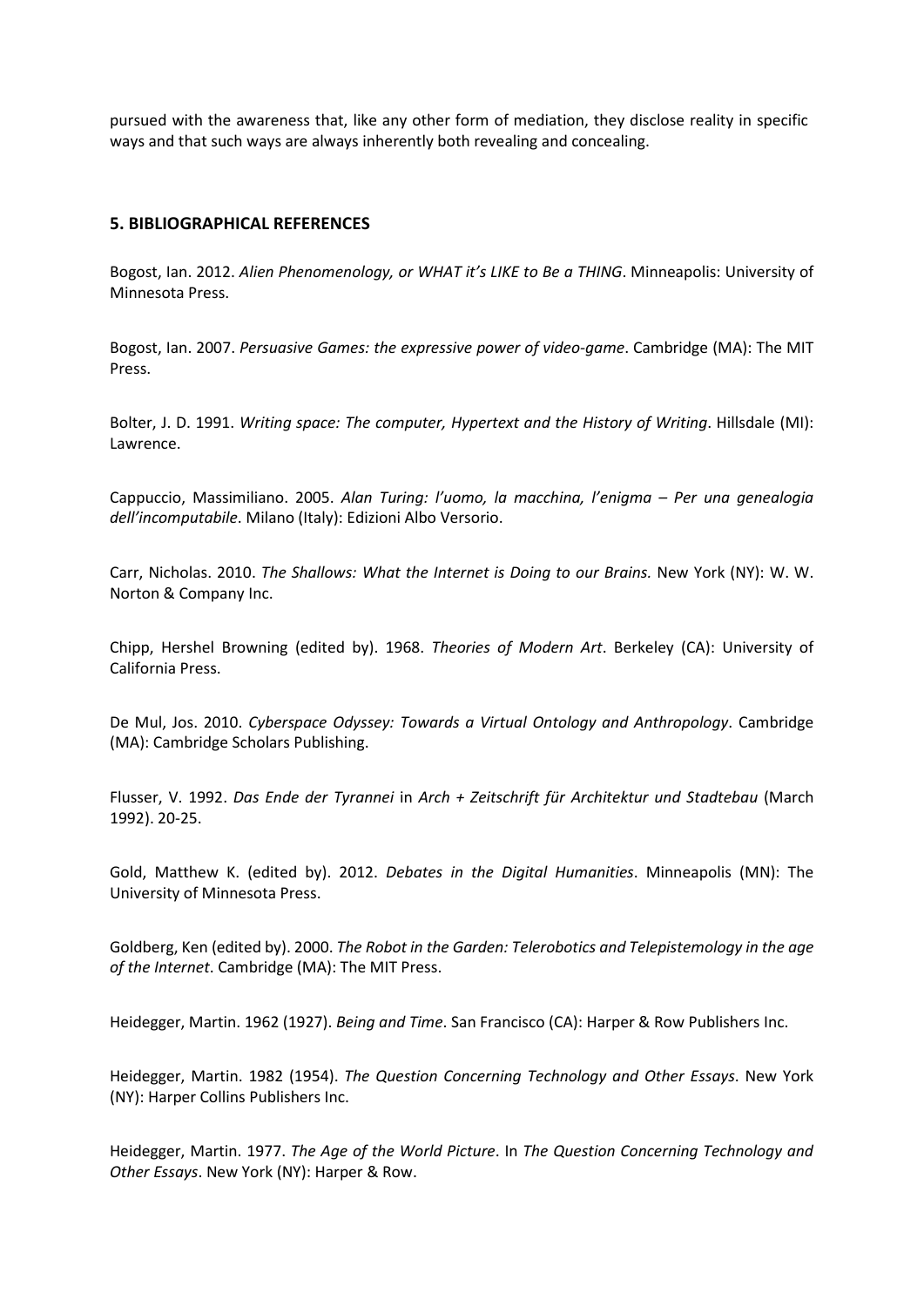Heidegger, Martin. 2008. *Basic Writings*. New York (NY): Harper Perennial – Modern Thought.

Heim, Michael. 1987. *Electric Language: A Philosophical Study of Word Processing.* New Haven/London: Yale University Press.

Heim, Michael. 1993. *The Metaphysics of Virtual Reality*. New York (NY): Oxford University Press.

Hume, David. 1748. *An Enquiry Concerning Human Understanding*.

Ihde, Don. 1986. *Experimental Phenomenology: An Introduction*. Albany (NY): State University of New York Press.

Ihde, Don. 1990. *Technology and the Lifeworld*. The Indiana series in the Philosophy of Technology. Bloomington (IN): Indiana University Press.

Ihde, Don. 1993. *Postphenomenology: Essays in the Postmodern Context*. Evanston (IL): Northwestern University Press.

MacKenzie, Donald A. & Wajcman, Judy. 1999. *The social shaping of technology*. 2<sup>nd</sup> ed. Buckingham. Philadelphia (PA): Open University Press.

Manovich, Lev. 2001 (2000). *The Language of New Media*. Cambridge (MA): The MIT Press.

Marcuse, Herbert. 1991 (1964). *One-dimensional Man*. Boston: Beacon Press.

McLuhan, Marshall. 1994 (1964). *Understanding Media: The Extensions of Man*. Cambridge (MA): The MIT Press.

Panza, Pierluigi. 2002. *Estetica, tempo e progetto nell'età delle comunicazioni*. Milano (Italy): Guerini Studio Editore.

Pimentel, K., and K. Teixeira. *Virtual Reality: through the new looking glass*. New York (NY): Windcrest Books, 1993.

Plato, 1995. *Phaedrus – Translated, with Introduction and Notes, by edited by Alexander Nehamans and Paul Woodruff*. Indianapolis (IN): Hackett Publishing Company.

Plessner, Helmuth. 2006 (1928). *I gradi dell'organico e l'uomo. Introduzione all'antropologia filosofica*, Torino (Italy): Bollati Boringhieri.

Ricoeur, Paul. 2008 (1975). *The Rule of Metaphor*. Toronto (Canada): Toronto UP.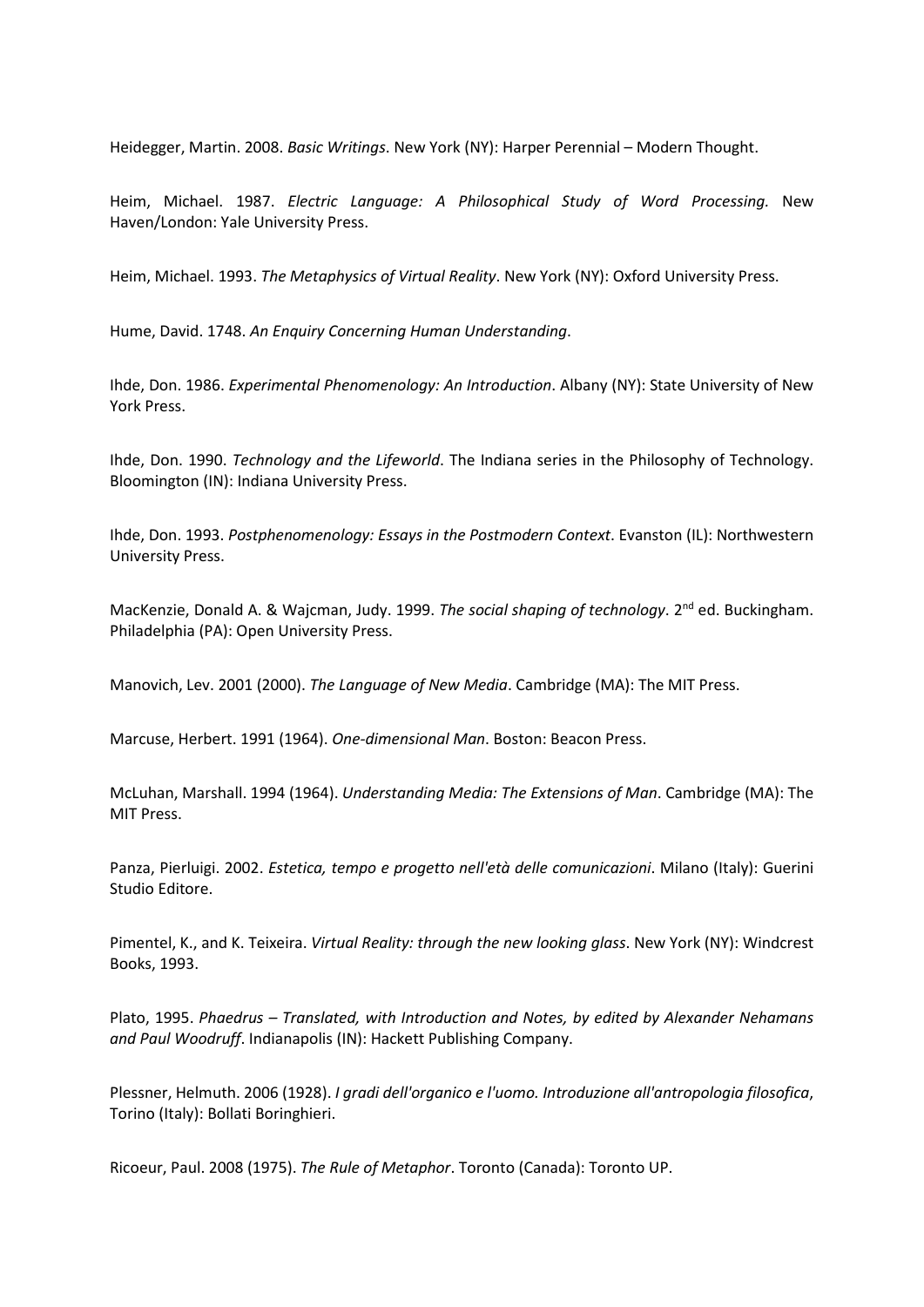Ulmer, Gregory L. *The Object of Post-Criticism*. In: H. Foster (edited by). *The Anti-Aesthetic. Essays on Postmodern Culture*, 83 – 110. Washington (DC): Bay Press, 1983.

Vattimo, Gianni. 1991 (1985). *The End of Modernity*. Baltimore (MD): The John Hopkins University Press.

Verbeek, Paul. 2005 (2000). *What Things Do*. Translated by Robert P. Crease. University Park (PA): The Pennsylvania University Press.

Verbeek, Paul. 2011. *Moralizing Technology – Understanding and Designing the Morality of Things.*. Chicago (IL): The University of Chicago Press.

## **6. ARTICLES AND PAPERS**

De Mul, Jos. 2007. *Wittgenstein 2.0: Philosophical reading and writing after the mediatic turn* in *Wittgenstein and the Philosophy of Information* – proceedings of the 30th international Ludwig Wittgenstein Symposium, Volume I, edited by Alois Pichler and Herbert Hrachovec. Kirchberg am Wechsel (Austria). Also available online at<http://www2.eur.nl/fw/hyper/Artikelen/Wittgenstein2.htm>

Frasca, Gonzalo. 2003. *Simulation versus Narrative: Introduction to Ludology*. Avaliable online at [http://ludology.org/articles/VGT\\_final.pdf](http://ludology.org/articles/VGT_final.pdf)

Laxton, Susan. 2003. *The Guarantor of Chance: Surrealism's Ludic Practices*. Available online at [http://www.surrealismcentre.ac.uk/papersofsurrealism/journal1/acrobat\\_files/laxton.pdf](http://www.surrealismcentre.ac.uk/papersofsurrealism/journal1/acrobat_files/laxton.pdf)

Möring, Sebastian. 2012. *Tackling the Metaphor-Simulation Dilemma.* Proceedings of DiGRA Nordic 2012 Conference: Local and Global – Games in Culture and Society. Available online at <http://www.digra.org/dl/db/12168.04280.pdf>

Nagel, Thomas. 1974. *What Is it Like to Be a Bat?* in *The Philosophical Review*. N. 83. 1974. 435-450. Cornell University. Available online a[t http://organizations.utep.edu/Portals/1475/nagel\\_bat.pdf](http://organizations.utep.edu/Portals/1475/nagel_bat.pdf)

Shanker, Stuart G. 1987. *Wittgenstein versus Turing on the nature of Church's thesis*. in Notre Dame J. (edited by), 1987, *Formal Logic Volume 28*, Number 4 (1987), 615-649.

#### **7. VIDEOGAME REFERENCES**

Nintendo EAD. 2006. *Legend of Zelda: Twilight Princess*. Nintendo Wii, Nintendo.

Ravensoft. 2009. *X-Men Origins: Wolverine*.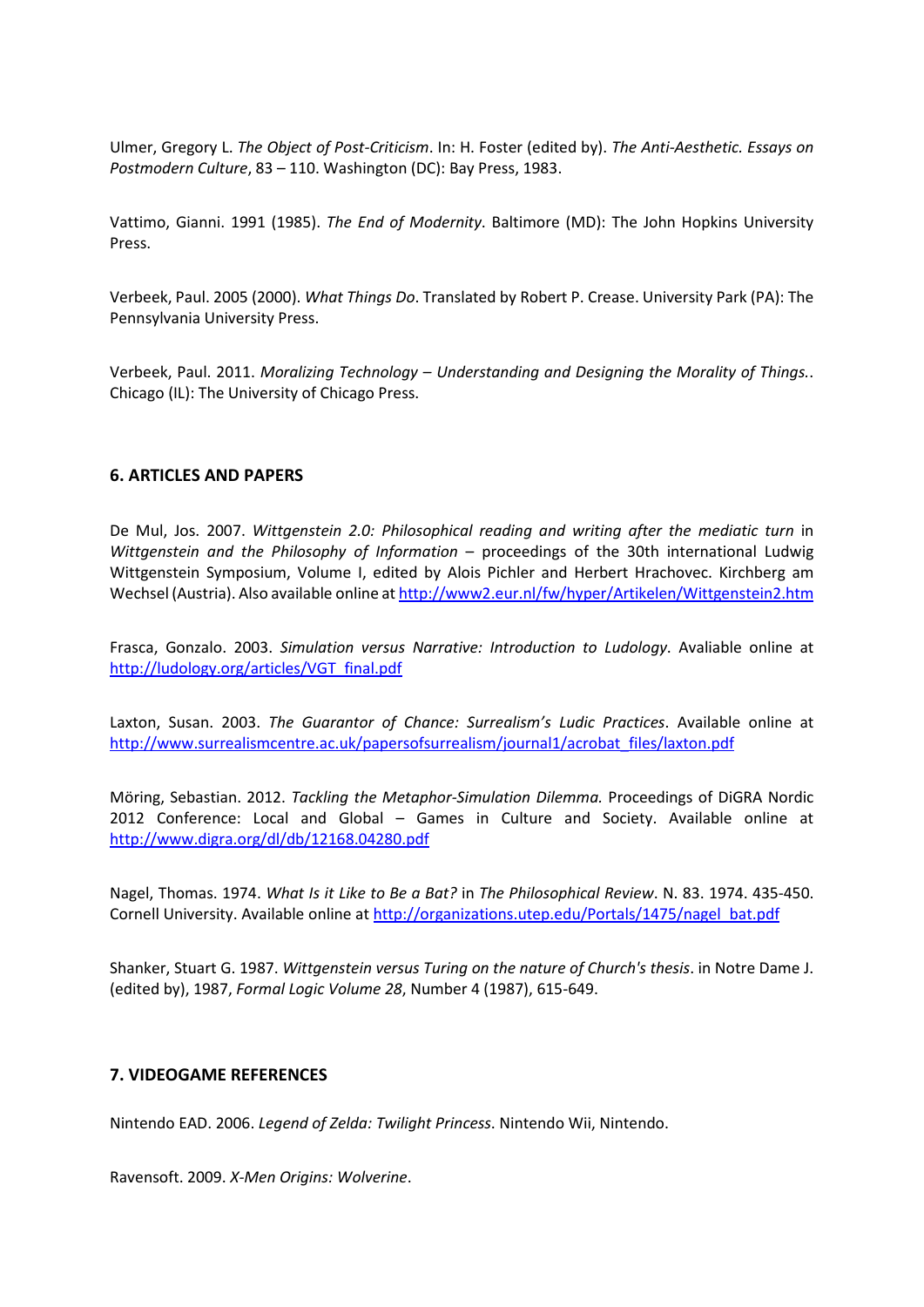Rocksteady Studios. 2009. *Batman: Arkham Asylum*.

Ten Bosch, Marc. (In development). *Miegakure*.

TEAM UBIK. 2010. *EXP*. PC. NHTV Breda University of Applied Sciences, The Netherlands. <http://www.exp-game.com/>

TECHNICALLY FINISHED. 2009. *Haerfest*. PC. NHTV Breda University of Applied Sciences, The Netherlands.

ii In Martin Heidegger's 1927 *Being and Time*, the term 'projectivity' indicates the way a Being opens to the world in terms of its possibilities of being (Heidegger, 1962, 184 – 185, BT 145). Inspired by Heidegger's and Vilem Flusser's work in the field of philosophy of technology as well as Helmuth Plessner's anthropological position presented in his 1928 book *Die Stufen des Organischen und der Mensch. Einleitung in die philosophische Anthropologie*, this study understands the concept of projectivity as the innate openness of human beings to construct themselves and their world by means of technical artefacts. In this sense, this study proposes a fundamental understanding of technology as the materialization of mankind's tendency to overcome its physical, perceptual and communicative limitations.

iii The qualifier 'virtual' is presented by French media scholar Pierre Lévy as not in opposition to 'actual' in the sense of 'current' (presently existing), but to 'actual' in the specific meaning of 'pertinent to the world humans are native to' (Lévy, *Qu'est-ce que le virtuel?* in Goldberg (ed.), 2000, 161). This aspect of the definition of 'virtual' cannot be understood in the restricted context of a single, self enclosed world, but requires the concurrent existence of more than one worlds, at least one of which needs to be indexed as the 'actual' one. Proposing an analogous interpretation, Michael Heim defined some thing as being 'virtual' when it is real "not in fact, but in effect." (Heim, 1994, 109 – 110)

iv In a general sense, and in line with the phenomenological tradition, in this text I understand the term 'reality' as a primary and non sensorily-attainable level of existence. The distinction that I will utilize between the terms 'real' and 'actual' is a derivation of the understanding of 'reality' outlined above, where 'actuality' is understood as "reality as disclosed by human beings." (Verbeek, 2005, 108) In this sense, what is labelled as 'actual' is commonly understood as something that is not merely potential or possible, but that is subject to property ascriptions and thus possible of being categorized in ontological structures. A very analogue interpretation is

<sup>i</sup> I deem it necessary to specify that I am not utilizing the term 'humanism' in its common connotation, that is to say the one that emerged from the encounter between the Roman civilization and the late Hellenistic culture. According to this conventional acceptation, 'humanism' indicates the realization of the human essence through "scholarship and training in good conduct" (Heidegger, 1998, 244). However, Heidegger observed, this understanding of humanism does not truly cater to the original essence of human beings, but rather "is determined with regard to an already established interpretation of nature, history, world, and […] beings as a whole." (Heidegger, 1998, 245) The German thinker found this way of embracing humanism reductive: a byproduct of Western metaphysics. As Heidegger himself specified in his 1949 essay *Letter on 'Humanism'*, his opposition to the traditional acceptation of the term 'humanism' does not advocate for the 'inhuman' or a return to the 'barbaric', but stems instead from the belief that the 'humanism' can only be properly understood and restored in culture as more original way of meditating and caring for humanity and understanding its relationship with Being. j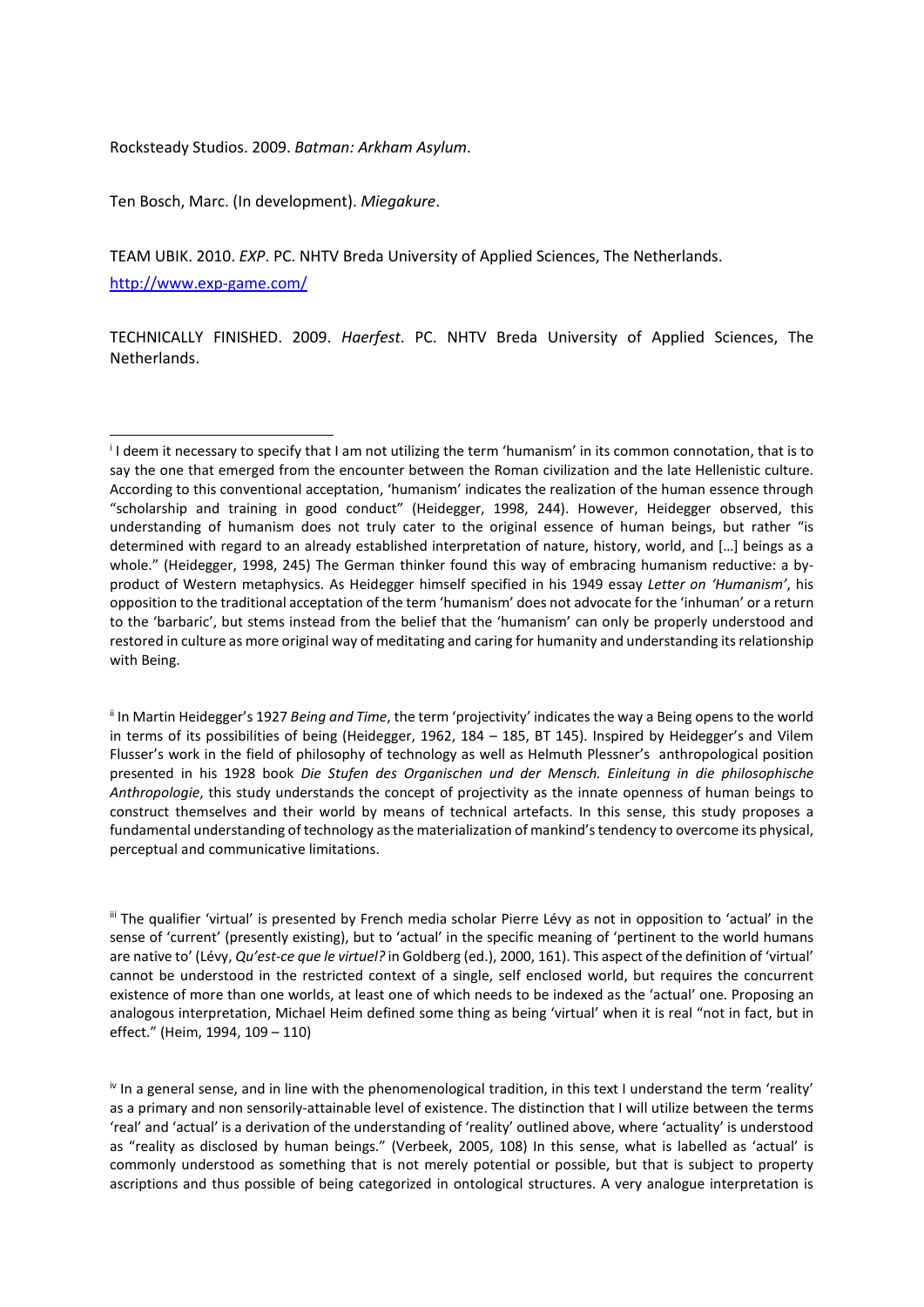evident, for example, in the distinction that Heidegger posits between the ontological level of beings, which presupposes a world experienced and understood via a characteristically human mode of existence, and the ontic level of beings which is, instead, observer-independent.

1

<sup>v</sup> For example, Maurice Merleau-Ponty analyzed such a relationship from a chiefly perceptual perspective, Edmund Husserl in terms of consciousness and Martin Heidegger through his original understanding of 'beingin-the-world'.

vi According to French philosopher Paul Ricoeur, the fundamental aim of poetry is to "compose an essential representation of human actions; its appropriate method is to speak the truth by means of fiction, fable and tragic muthos." (Ricoeur, 2008, 13) In informative, rhetorical or didactic discourse, units of meaning take the functions of signs that either refer to, stand for or point to something. In poetry, the signs represent nothing, instead they affirm, assert. Poetry ignores the world that is present to our senses and fictionally evokes its own ones. Ricoeur's understanding of poetry closely reminisces of the one offered by Paul Valéry's 1939 essay *Poésie et Pensée Abstraite*, where poetic language is presented as a language of cognition. In its cognitive function, poetry is understood as "the effort which makes live in us that which does not exist" (Valéry, 1939, 1333, translation by Herbert Marcuse in Marcuse, 1991, 68). According to Valéry, poetry breaks the spell of our acceptance of how things are to us, it is the introduction to a different order of things into the established one, it is "the establishment of a new world" (Valéry, 1939, 1327 - with reference to the poetic language of music, my translation). In a very literal sense, this acceptation of the goals and the methodologies of poetry adhere with the original Greek meaning of ποίησις (*poiesis*): 'to create', 'to give shape'.

vii Such central features stand out, for example, in the words of Romanian poet, essayist and founder of the European Dada Tristan Tzara, who concluded his famed *Dada Manifesto 1918* as follows: "The abolition of logic, which is the dance of those impotent to create: Dada; [...] every object, all objects, sentiments, obscurities apparitions and the precise clash of parallel lines are weapons for the fight: Dada; abolition of memory: Dada; abolition of archaeology: Dada; abolition of prophets: Dada; abolition of the future: Dada […]. Freedom: Dada Dada Dada, a roaring of tense colours and interlacing of opposites and all contradictions, grotesques, inconsistencies: LIFE."

viii Susan Laxton's 2003 essay *The Guarantor of Chance: Surrealism's Ludic Practices* focuses on Surrealism's resistant to object-production. Laxton designates those strategies as the Surrealist ludic "an early deployment of chance meant to militate against means/ends rationality." (Laxton, 2003)

ix In a very revelatory way, the verb 'to describe' derives from the Latin *scribere* (to write) and indicates, in its original meaning, the act of providing a written account of something. What Wittgenstein recognized as the primary role of language, that of mapping and appropriating the world with an artificial logical system, is evident in this etymology.

<sup>x</sup> In this context, I will utilize the term 'ontology' in a way that was inspired by Heidegger's 1927 book *Being and Time*, where it indicated the way the world is for a being. According to Heidegger, a Being (*Dasein*, German: *da* – 'there' and *sein* – 'being') is always involved with a 'there', a world, and is consequentially always characterized by biological and historical dimensions. In general, from the postphenomenological stance adopted by this study, I will use the unspecific term 'ontology' to refer to human kinds of ontologies, which is to say the rationalization of the mutually constitutive relationship between a human being and a certain world. From this perspective, things and beings in the world make sense within an ontology precisely because, via the mediation of the senses, they become part of an interactive and persistent system of relationships with an individual human being.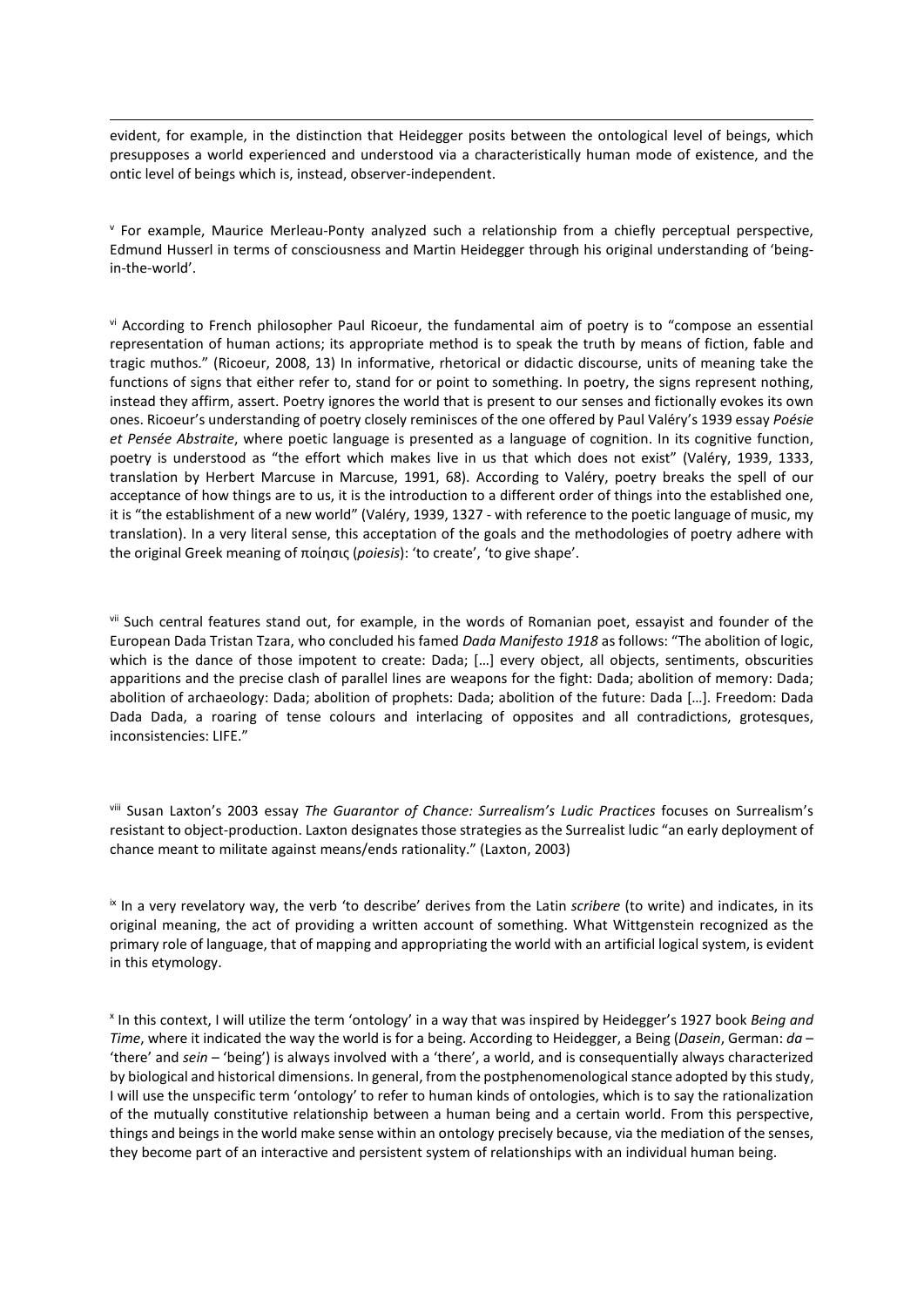xi In this sense, the adjective 'virtual', as used for example by Heim, connotes an aesthetical alternative to the world that can be actively interacted with through digital media, while the adjective 'fictional', encountered in Borgesian texts, indicates a traditionally mediated, and thus non-interactive, form of representation.

1

xii The term 'Overcoming' is not to be understood here in the dialectical meaning inherent in the German term *Überwindung* (surpassing) but must be embraced in the nuanced conjunction of two other terms: *Andenken* (rememoration) and *Verwindung* (distortion, twisting, incorporation). Combining the two characteristic aspects of *Verwindung* in the dyadic expression "acceptance-distortion", Vattimo interpreted the Heideggerian 'overcoming' of metaphysics as "a going-beyond that is both an acceptance (or 'resignation') and a 'deepening'." (Vattimo, 1991, xxvi)

xiii The importance of transferring content with phenomenological immediacy, which is to say not in fictional and/or representational ways, was professed by 19<sup>th</sup> and 20<sup>th</sup>-century novelists, philosophers, playwrights and movie directors that aligned to the existentialist current. The existentialist method embraced by Jean Paul Sartre openly aimed at the transferring experiences to the reader as well as eliciting first-hand emotions in him/her. This purpose was pursued relying on the immersive and familiar quality of the situations and sensations represented (Sartre, 2010). For the reasons explained in the second section of this paper, the textual medium (especially when utilized in a linear fashion) must be recognized as unsuitable for this purpose, due to the opacity and limitations of its code as well as its having to rely on the mind's capability for abstracting and imagining, rather than on immediate sensations. It is perhaps for this reason that Sartre himself relied on theatre plays as well as books to spread his thought, or that existentialism had had a particular success with cinema. Much like Nagel, I consider new media a new and exciting medium to spread philosophical ideas and, inherently, to transcend the horizon of Western metaphysics and its traditional mediation.

xiv On the official website for *Miegakure*, the author Marc ten Bosch explicitly notes that "[o]ur world is threedimensional: width, depth, and height. But what if there was a fourth physical dimension that we cannot see, in addition to the other three? This game is about exploring the consequences of being able to move in four spatial dimensions + time. It plays like a regular three-dimensional platformer, but at the press of a button one of the dimensions is exchanged with the fourth dimension, allowing for four-dimensional movement." [\(http://marctenbosch.com/miegakure/](http://marctenbosch.com/miegakure/) – retrieved on April the 12th, 2012)

xv In the context of this study, the adjective 'unworldly' is largely utilized in the common acceptation of 'not pertaining to the world that humans experience and share as biological creature in their everyday life'. Clearly, this connotation needs a further specification – or rather an extension – in virtual worlds, as any being, affordance, physical behaviours that are experienced in a computer simulated environment are, according to the definition above, trivially unworldly. More specifically, then, *Augmented Ontologies* will embrace the term unworldliness as 'not identifiable or analogue with the qualities pertaining to the world that humans experience and share as biological creature in their everyday life'.

<sup>xvi</sup> Another video game which famously borrowed inhuman perceptual systems from the animal world as part of its gameplay is the 2006 *Legend of Zelda: Twilight Princess*, in which Link, the young and anthropomorphic main character, can enter a magical dimension in which he takes the form of a wolf. As a wolf, Link acquires the possibility to follow olfactory trails, which the players perceive spatially as paths of permanent, coloured smoke (Nintendo EAD, 2006). *X-Men Origins: Wolverine* (2009), *Batman: Arkham Asylum* (2009) also famously feature protagonists whose beastly nature grants them (and their controlling 'hyperstasis': the player) abilities that transcend the physical and perceptual limitations of humans (including echolocation, visualization of smell trails, thermal vision, *et cetera* (Raven Software, 2009) (Rocksteady Studios, 2009).

xvii Every element that composes the computer from both a logical and mechanical perspective presents traits which are inescapably anthropomorphic (Cappuccio, 2005, 99). Austrian philosopher Wittgenstein, who had